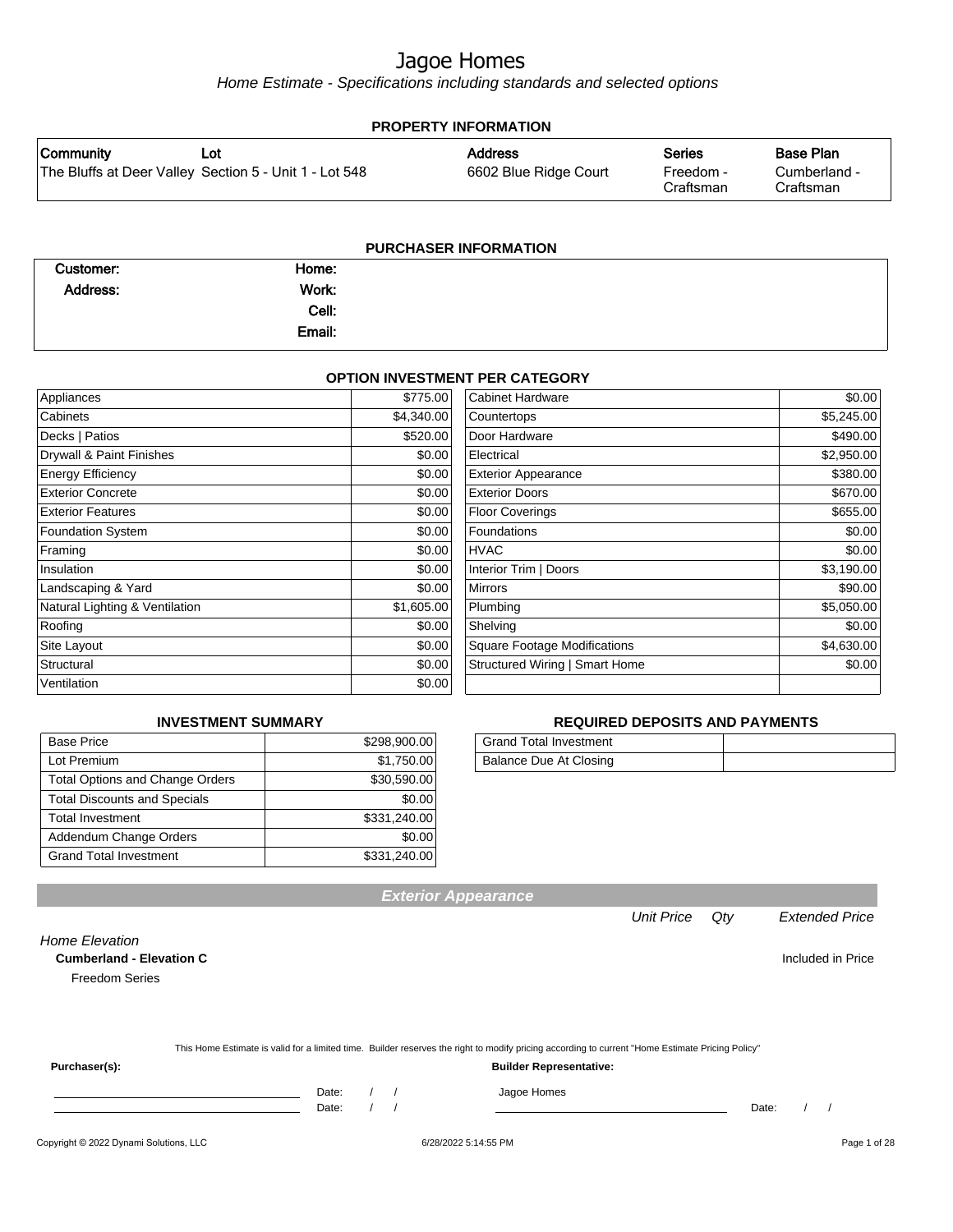|                                                                                                                                                                                                                   | <b>PROPERTY INFORMATION</b>                                                                                                                      |                                         |       |                                               |
|-------------------------------------------------------------------------------------------------------------------------------------------------------------------------------------------------------------------|--------------------------------------------------------------------------------------------------------------------------------------------------|-----------------------------------------|-------|-----------------------------------------------|
| <b>Community</b><br>Lot<br>The Bluffs at Deer Valley Section 5 - Unit 1 - Lot 548                                                                                                                                 | <b>Address</b><br>6602 Blue Ridge Court                                                                                                          | <b>Series</b><br>Freedom -<br>Craftsman |       | <b>Base Plan</b><br>Cumberland -<br>Craftsman |
|                                                                                                                                                                                                                   | <b>Exterior Appearance</b>                                                                                                                       |                                         |       |                                               |
|                                                                                                                                                                                                                   |                                                                                                                                                  | <b>Unit Price</b>                       | Qty   | <b>Extended Price</b>                         |
| <b>Home Exterior Brick</b><br><b>Brick Veneer Front - Per Plan</b>                                                                                                                                                |                                                                                                                                                  |                                         |       | Included in Price                             |
| Includes brick front of home. See plan for details. Does not include drop brick ledge.<br><b>Brick Color</b>                                                                                                      |                                                                                                                                                  |                                         |       |                                               |
| Selected Brick Color: Brownstone                                                                                                                                                                                  |                                                                                                                                                  |                                         |       | Included in Price                             |
| <b>Address Stone</b><br><b>Address Stone</b><br>Includes one 8"x16" address stone for front of the house. Street Number ONLY will be on the<br>stone. Location of address stone will be predetermined by builder. |                                                                                                                                                  |                                         |       | \$380.00                                      |
|                                                                                                                                                                                                                   | <b>Foundation System</b>                                                                                                                         |                                         |       |                                               |
|                                                                                                                                                                                                                   |                                                                                                                                                  | <b>Unit Price</b>                       | Qty   | <b>Extended Price</b>                         |
| <b>Foundation System</b><br><b>Insulated Concrete Slab</b>                                                                                                                                                        |                                                                                                                                                  |                                         |       | Included in Price                             |
|                                                                                                                                                                                                                   |                                                                                                                                                  |                                         |       |                                               |
|                                                                                                                                                                                                                   | <b>Energy Efficiency</b>                                                                                                                         |                                         |       |                                               |
|                                                                                                                                                                                                                   |                                                                                                                                                  | <b>Unit Price</b>                       | Qty   | <b>Extended Price</b>                         |
| <b>HERS Rating</b><br>HERS Rated Home (Less than 85 Score)                                                                                                                                                        |                                                                                                                                                  |                                         |       | Included in Price                             |
| Note - Jagoe Homes receives all applicable rebates for energy efficiency, utilities,<br>manufacturers, etc. Rebates have been reflected as a discount in Base Price of Home                                       |                                                                                                                                                  |                                         |       |                                               |
|                                                                                                                                                                                                                   | <b>Square Footage Modifications</b>                                                                                                              |                                         |       |                                               |
|                                                                                                                                                                                                                   |                                                                                                                                                  | <b>Unit Price</b>                       | Qty   | <b>Extended Price</b>                         |
| <b>Square Footage Modifications</b><br><b>Convert Two-Story Foyer to 4th Bedroom</b>                                                                                                                              |                                                                                                                                                  |                                         |       | \$4,630.00                                    |
|                                                                                                                                                                                                                   | <b>Structural</b>                                                                                                                                |                                         |       |                                               |
|                                                                                                                                                                                                                   |                                                                                                                                                  | <b>Unit Price</b>                       | Qty   | <b>Extended Price</b>                         |
| Concrete Slab<br>Concrete Slab 4" thick (avg), 3500 psi, Slab fill 6" minimum, 6 mil polyethylene Vapor<br>Barrier, Termite Warranty 1 year                                                                       |                                                                                                                                                  |                                         |       | Included in Price                             |
|                                                                                                                                                                                                                   |                                                                                                                                                  |                                         |       |                                               |
| <b>Foundation Block</b><br><b>Foundation Block Size 8"x8"x16"</b>                                                                                                                                                 |                                                                                                                                                  |                                         |       | Included in Price                             |
| <b>Foundation Drain</b><br><b>Foundation Drain - Gravel French Drain</b>                                                                                                                                          |                                                                                                                                                  |                                         |       | Included in Price                             |
|                                                                                                                                                                                                                   | This Home Estimate is valid for a limited time. Builder reserves the right to modify pricing according to current "Home Estimate Pricing Policy" |                                         |       |                                               |
| Purchaser(s):                                                                                                                                                                                                     | <b>Builder Representative:</b>                                                                                                                   |                                         |       |                                               |
| Date:<br>$\sqrt{2}$<br>$\sqrt{ }$<br>Date:<br>$\prime$                                                                                                                                                            | Jagoe Homes                                                                                                                                      |                                         | Date: | $\left  \right $                              |
|                                                                                                                                                                                                                   |                                                                                                                                                  |                                         |       |                                               |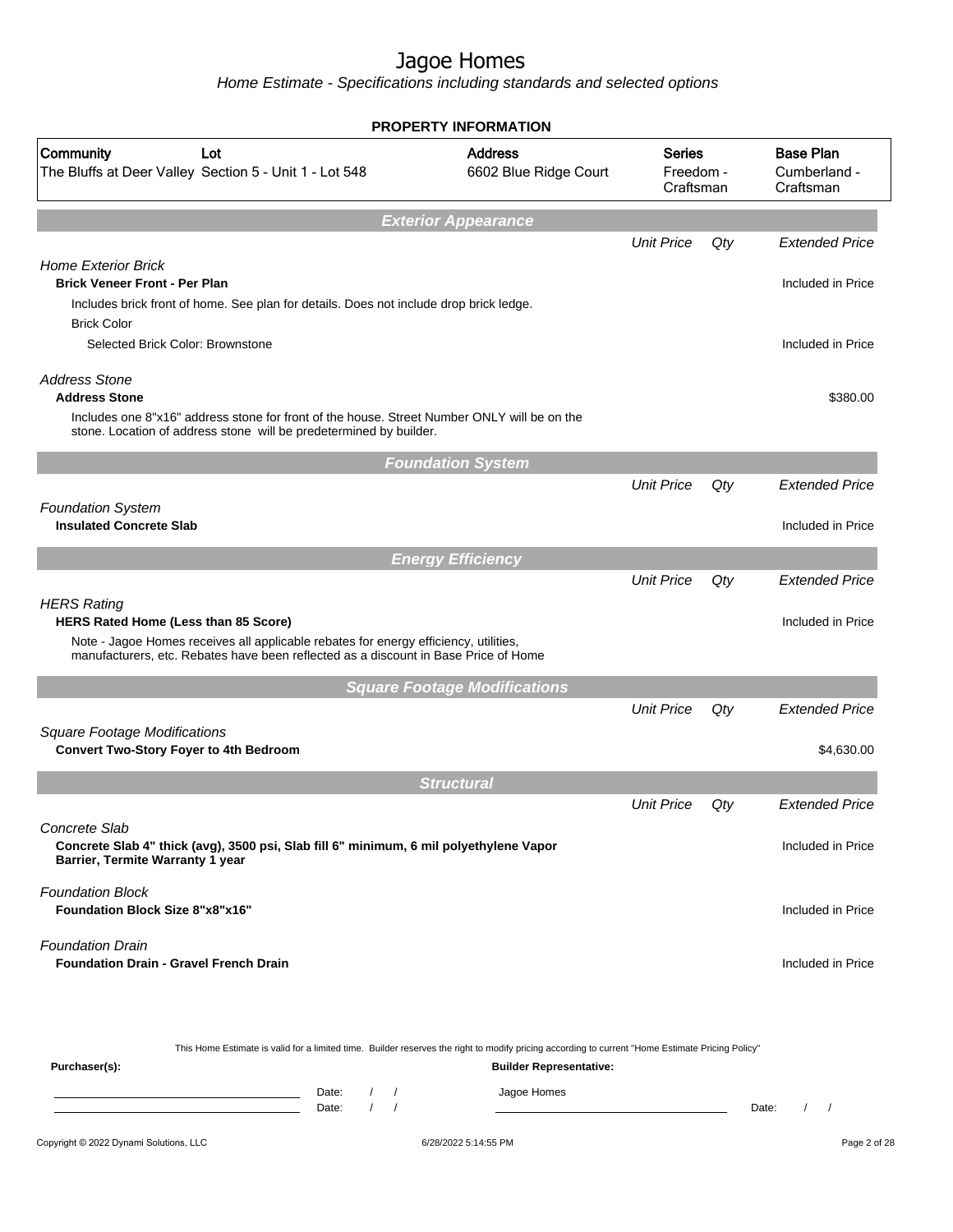|                                                                                                                                                                                                                             | <b>PROPERTY INFORMATION</b>                   |                                         |     |                                               |
|-----------------------------------------------------------------------------------------------------------------------------------------------------------------------------------------------------------------------------|-----------------------------------------------|-----------------------------------------|-----|-----------------------------------------------|
| Community<br>Lot<br>The Bluffs at Deer Valley Section 5 - Unit 1 - Lot 548                                                                                                                                                  | <b>Address</b><br>6602 Blue Ridge Court       | <b>Series</b><br>Freedom -<br>Craftsman |     | <b>Base Plan</b><br>Cumberland -<br>Craftsman |
|                                                                                                                                                                                                                             | <b>Decks   Patios</b>                         |                                         |     |                                               |
|                                                                                                                                                                                                                             |                                               | <b>Unit Price</b>                       | Qty | <b>Extended Price</b>                         |
| Outside Retreat Concrete Patio or Covered Patio<br>12' Wide x 12' Deep Concrete Patio, 3500 psi<br>Finish                                                                                                                   |                                               |                                         |     | \$520.00                                      |
| Selected Finish: Broom Finish                                                                                                                                                                                               |                                               |                                         |     | Included in Price                             |
|                                                                                                                                                                                                                             | <b>Exterior Doors</b>                         |                                         |     |                                               |
|                                                                                                                                                                                                                             |                                               | <b>Unit Price</b>                       | Qty | <b>Extended Price</b>                         |
| Front Entry Door<br>HD Smooth Steel 3/0 Painted Craftsman MHD-217-010-2 w/ 22x17 Clear Glass Insert                                                                                                                         |                                               |                                         |     | Included in Price                             |
| Consult with Design Coordinator for Glass Pattern, Door Handle, and Paint Selections.                                                                                                                                       |                                               |                                         |     |                                               |
| 16' Craftsman Garage Overhead Door<br>Carriage House Stamped 16x7 Garage Door                                                                                                                                               |                                               |                                         |     | Included in Price                             |
| CHI 5250   Stamped Carriage House Steel   Includes Decorative Hardware<br>Color                                                                                                                                             |                                               |                                         |     |                                               |
| Selected Color: Desert Tan                                                                                                                                                                                                  |                                               |                                         |     | Included in Price                             |
| Dining Area Patio Door<br>Vinyl 6/0 Sliding Door w/ NO Grilles, Screen, and 1/0 Transom<br>Vinyl 6/0 Sliding Door w/ NO Grilles, Screen, and 1/0 Transom                                                                    |                                               |                                         |     | \$670.00                                      |
| Color<br>Selected Color: White                                                                                                                                                                                              |                                               |                                         |     | Included in Price                             |
| Garage-to-Home Door<br>Solid Core Smooth 5 Panel Equal 2/8 Door                                                                                                                                                             |                                               |                                         |     | \$0.00                                        |
| Solid Core Smooth 5 Panel Equal 2/8 Door. Door will match interior door paint selection.                                                                                                                                    |                                               |                                         |     |                                               |
| Garage Door Opener<br>Garage Door Opener(s) with 2 Transmitters                                                                                                                                                             |                                               |                                         |     | Included in Price                             |
|                                                                                                                                                                                                                             |                                               |                                         |     |                                               |
|                                                                                                                                                                                                                             | <b>Natural Lighting &amp; Ventilation</b>     |                                         |     |                                               |
| <b>Entire Home Windows</b><br>Vinyl Low E Single Hung Window w/ GBG & Half Screen                                                                                                                                           |                                               | <b>Unit Price</b>                       | Qty | <b>Extended Price</b><br>Included in Price    |
| Vinyl Low E Single Hung Window w/ GBG & Half Screen. Glass is Clear unless otherwise<br>noted. Grilles are between the glass. Grille patterns will differ based on Home Series. Please<br>confirm with New Home Consultant. |                                               |                                         |     |                                               |
| <b>Window Color</b>                                                                                                                                                                                                         |                                               |                                         |     |                                               |
| Selected Window Color: White Exterior/White Interior                                                                                                                                                                        |                                               |                                         |     | Included in Price                             |
| This Home Estimate is valid for a limited time. Builder reserves the right to modify pricing according to current "Home Estimate Pricing Policy"                                                                            |                                               |                                         |     |                                               |
| Purchaser(s):<br>Date:<br>$\sqrt{ }$                                                                                                                                                                                        | <b>Builder Representative:</b><br>Jagoe Homes |                                         |     |                                               |
| Date:                                                                                                                                                                                                                       |                                               |                                         |     | Date:<br>$\sqrt{2}$                           |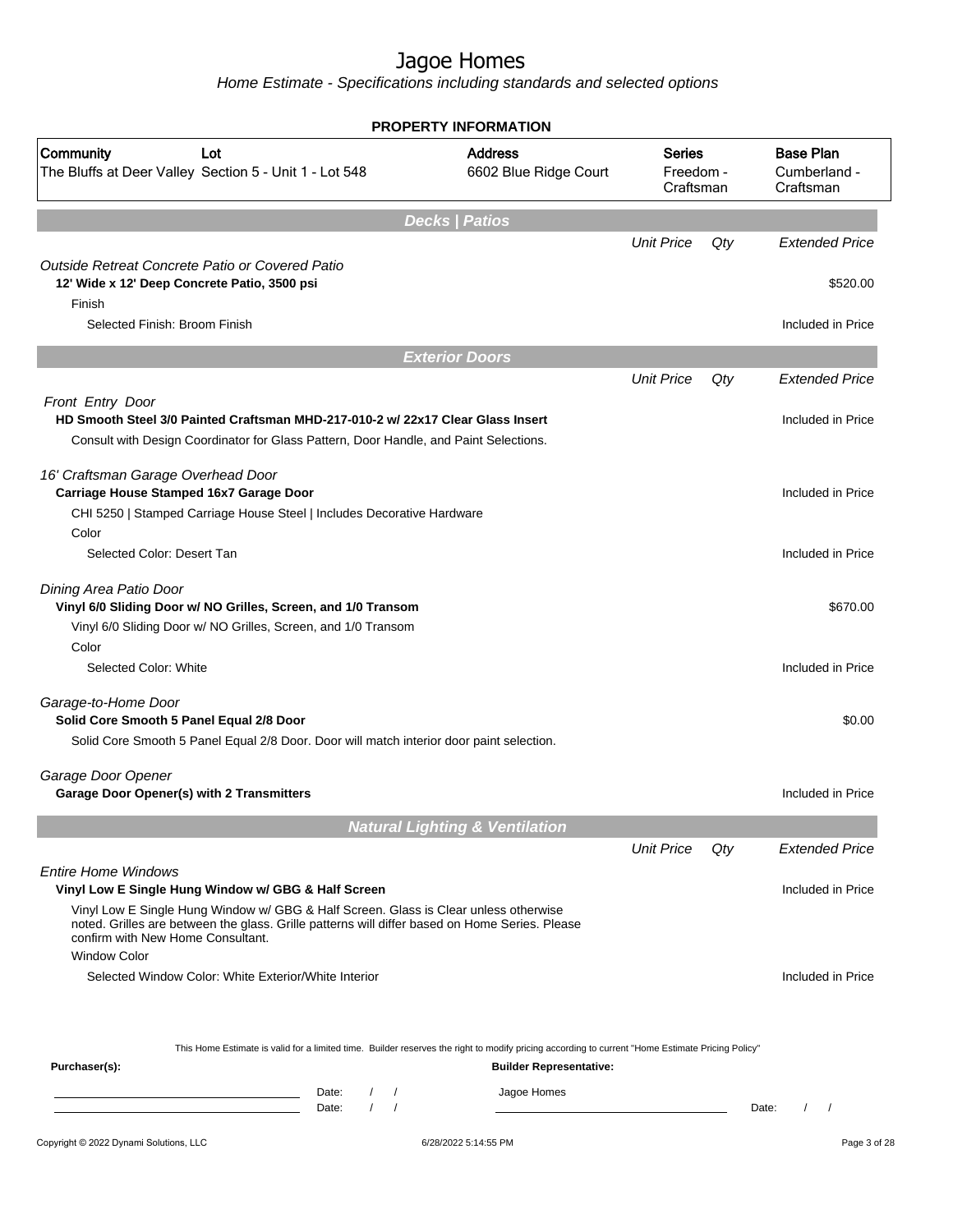Home Estimate - Specifications including standards and selected options

|                                                                                                                                                                                                                                                                                                                       | <b>PROPERTY INFORMATION</b>               |                                  |     |                                               |
|-----------------------------------------------------------------------------------------------------------------------------------------------------------------------------------------------------------------------------------------------------------------------------------------------------------------------|-------------------------------------------|----------------------------------|-----|-----------------------------------------------|
| Community<br>Lot<br>The Bluffs at Deer Valley Section 5 - Unit 1 - Lot 548                                                                                                                                                                                                                                            | <b>Address</b><br>6602 Blue Ridge Court   | Series<br>Freedom -<br>Craftsman |     | <b>Base Plan</b><br>Cumberland -<br>Craftsman |
|                                                                                                                                                                                                                                                                                                                       | <b>Natural Lighting &amp; Ventilation</b> |                                  |     |                                               |
|                                                                                                                                                                                                                                                                                                                       |                                           | <b>Unit Price</b>                | Qty | <b>Extended Price</b>                         |
| Entire Home Additional Windows<br>Additional 4034 (approx 44" W x 73" H) Vinyl Low E Single Hung Window w/ GBG & Half<br>Screen                                                                                                                                                                                       |                                           |                                  |     | \$545.00                                      |
| Vinyl Low E Single Hung Window w/ GBG & Half Screen. Grilles are between the glass. Grille<br>patterns will differ based on Home Series. Please confirm with New Home Consultant.<br>Technical Specification: This option is not available for the finished room over garage<br>(Bonus Room 3)<br><b>Window Color</b> |                                           |                                  |     |                                               |
| Selected Window Color: White                                                                                                                                                                                                                                                                                          |                                           |                                  |     | Included in Price                             |
| <b>Comments: Family Room</b>                                                                                                                                                                                                                                                                                          |                                           |                                  |     |                                               |
| Entire Home Extended Jambs and Casing<br>Extended Jambs and Casing (No Window Stool) Package for Windows                                                                                                                                                                                                              |                                           |                                  |     | Included in Price                             |
| Includes extended jambs and casing on all additional windows                                                                                                                                                                                                                                                          |                                           |                                  |     |                                               |
| <b>Extended Jambs and Casing for Additional Windows</b><br><b>Extended Jambs and Casing (No Window Stool) Package for Windows</b><br>Includes extended jambs and casing on all additional windows                                                                                                                     |                                           |                                  |     | Included in Price                             |
|                                                                                                                                                                                                                                                                                                                       |                                           |                                  |     |                                               |
| Entire Home Fixed Window/Transom<br>Vinyl Fixed Glass Transom 4 Lite ST2020 (Approx 24"W x 23"H) (N/A for SHOWER)                                                                                                                                                                                                     |                                           | \$210.00                         | 4   | \$840.00                                      |
| Vinyl Fixed Glass 4 Lite Approx 24"W x 23"H Window. Placement predetermined per plan.<br>See New Home Consultant for details.<br>N/A for use in SHOWER.                                                                                                                                                               |                                           |                                  |     |                                               |
| Technical Specification: ST2020 (23-3/8" x 22-5/8")                                                                                                                                                                                                                                                                   |                                           |                                  |     |                                               |
| Glass Pattern                                                                                                                                                                                                                                                                                                         |                                           |                                  |     |                                               |
| Selected Glass Pattern: Clear                                                                                                                                                                                                                                                                                         |                                           |                                  |     | Included in Price                             |
| <b>Comments: 3 - Foyer</b><br>1 - Laundry                                                                                                                                                                                                                                                                             |                                           |                                  |     |                                               |
| Owner's Bath Window                                                                                                                                                                                                                                                                                                   |                                           |                                  |     |                                               |
| Owner's Bath - Vinyl Fixed Glass Transom ST2020 4 Lite Grille(Approx 24"W x 23"H)<br>Window                                                                                                                                                                                                                           |                                           |                                  |     | \$220.00                                      |
| Vinyl Fixed Glass 4 Lite Approx 24"W x 23"H Window. Placement predetermined per plan.<br>See New Home Consultant for details.                                                                                                                                                                                         |                                           |                                  |     |                                               |
| Technical Specification: V57ST2020 (23-3/8" x 22-5/8")                                                                                                                                                                                                                                                                |                                           |                                  |     |                                               |
| Glass Pattern                                                                                                                                                                                                                                                                                                         |                                           |                                  |     |                                               |
| Selected Glass Pattern: Clear                                                                                                                                                                                                                                                                                         |                                           |                                  |     | Included in Price                             |

This Home Estimate is valid for a limited time. Builder reserves the right to modify pricing according to current "Home Estimate Pricing Policy"

**Purchaser(s): Builder Representative:** Date: / / Jagoe Homes<br>Date: / / Jagoe Homes Date: / / **Date: / / 2006** Date: / / / Date: / / / Date: / / / 2006 Date: / / / 2006 Date: / / / 2006 Date: / / / 2006 Date: / / / 2007 Date: / / / 2007 Date: / / / 2007 Date: / / / 2007 Date: / / / 2007 Date: / / / 2007 D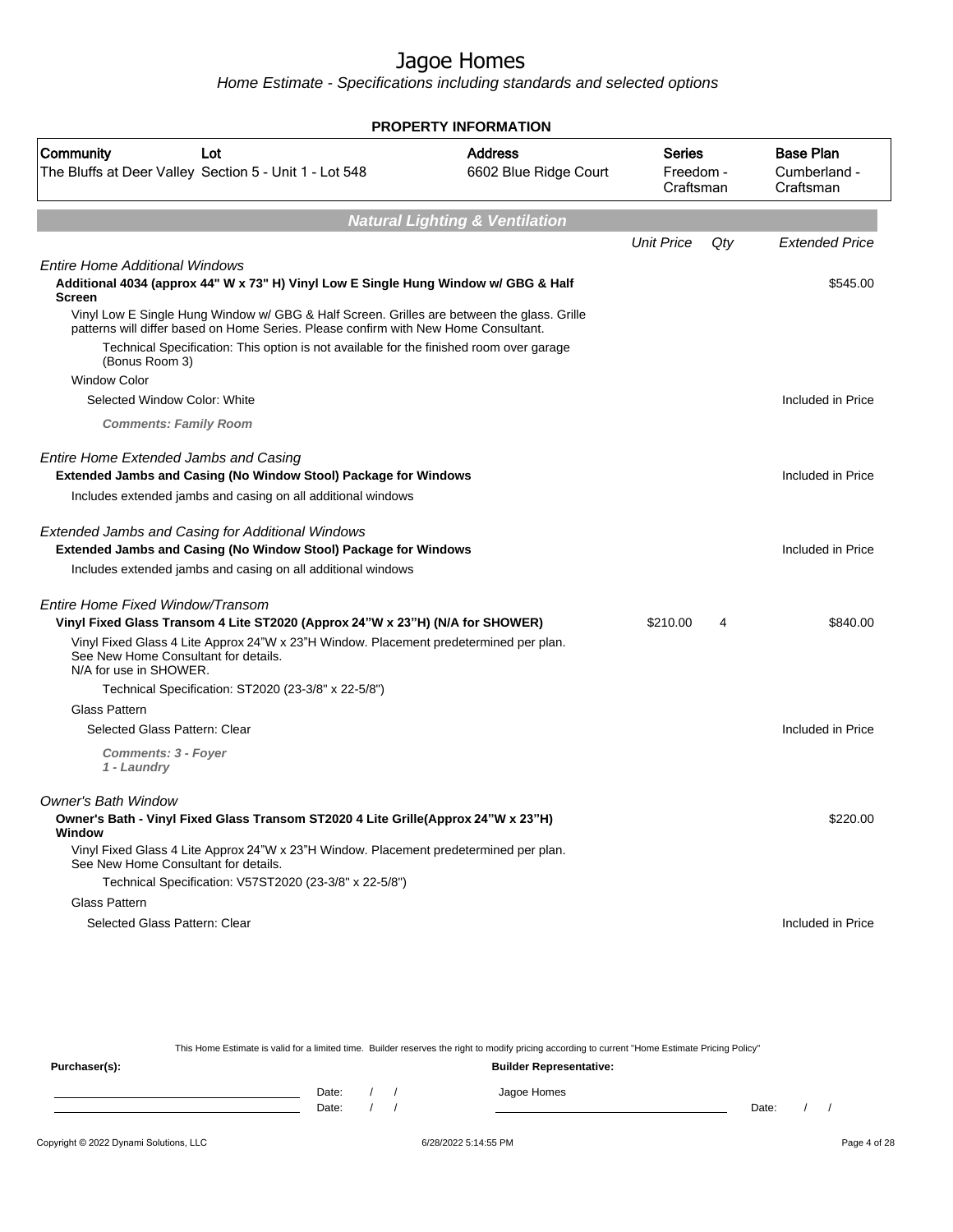Home Estimate - Specifications including standards and selected options

| <b>PROPERTY INFORMATION</b>                                                                                                                                           |                                         |                                         |     |                                               |  |
|-----------------------------------------------------------------------------------------------------------------------------------------------------------------------|-----------------------------------------|-----------------------------------------|-----|-----------------------------------------------|--|
| Community<br>Lot<br>The Bluffs at Deer Valley Section 5 - Unit 1 - Lot 548                                                                                            | <b>Address</b><br>6602 Blue Ridge Court | <b>Series</b><br>Freedom -<br>Craftsman |     | <b>Base Plan</b><br>Cumberland -<br>Craftsman |  |
|                                                                                                                                                                       | <b>Exterior Concrete</b>                |                                         |     |                                               |  |
|                                                                                                                                                                       |                                         | <b>Unit Price</b>                       | Qty | <b>Extended Price</b>                         |  |
| <b>Exterior Concrete Driveway</b><br>Driveway/Parking Double Garage: 16' 3" wide, 3500 psi<br>Finish                                                                  |                                         |                                         |     | Included in Price                             |  |
| Selected Finish: Broom Finish                                                                                                                                         |                                         |                                         |     | Included in Price                             |  |
| Exterior Concrete - Front Porch & Sidewalk<br>Front Porch & 4' Wide Curved Sidewalk from Porch to Driveway- per plan                                                  |                                         |                                         |     | Included in Price                             |  |
| Finish<br>Selected Finish: Broom Finish                                                                                                                               |                                         |                                         |     | Included in Price                             |  |
| <b>Exterior Concrete - City Sidewalk</b><br>Exterior Concrete - City Sidewalk, 3500 psi, Broom Finish                                                                 |                                         |                                         |     | Included in Price                             |  |
|                                                                                                                                                                       | <b>Exterior Features</b>                |                                         |     |                                               |  |
|                                                                                                                                                                       |                                         | <b>Unit Price</b>                       | Qty | <b>Extended Price</b>                         |  |
| <b>Exterior Siding</b><br>Exterior Portfolio - Double 4" Vinyl Siding                                                                                                 |                                         |                                         |     | Included in Price                             |  |
| Color                                                                                                                                                                 |                                         |                                         |     |                                               |  |
| Selected Color: Canyon                                                                                                                                                |                                         |                                         |     | Included in Price                             |  |
| Exterior Bracket/Corbel<br>Exterior Bracket(s), Corbel(s) Painted                                                                                                     |                                         |                                         |     | Included in Price                             |  |
| Color                                                                                                                                                                 |                                         |                                         |     |                                               |  |
| Selected Color: SW7568 Neutral Ground (Pearl Coordinate)                                                                                                              |                                         |                                         |     | Included in Price                             |  |
| <b>Exterior Decorative Siding</b><br><b>Exterior Portfolio Perfection Shake</b>                                                                                       |                                         |                                         |     | Included in Price                             |  |
| Perfection shingles have a more finished appearance than a hand-split shake. They are<br>patterned from #1 Red Cedar and offer a cleaner and more uniform appearance. |                                         |                                         |     |                                               |  |
| Color                                                                                                                                                                 |                                         |                                         |     |                                               |  |
| Selected Color: Clay                                                                                                                                                  |                                         |                                         |     | Included in Price                             |  |
| <b>Exterior Special Trim Areas</b><br>Aluminum Wrapped Trim: Window Trim, Beams, Rake/Fascia, etc. Color will match Soffit<br>color selected.                         |                                         |                                         |     | Included in Price                             |  |
| See plan for details. Color will match Soffit Color Selected.                                                                                                         |                                         |                                         |     |                                               |  |

This Home Estimate is valid for a limited time. Builder reserves the right to modify pricing according to current "Home Estimate Pricing Policy" **Purchaser(s): Builder Representative:** Date: / / Jagoe Homes<br>Date: / / Jagoe Homes Date: / / **Date: / / 2006** Date: / / **Date: / / /** Date: / / /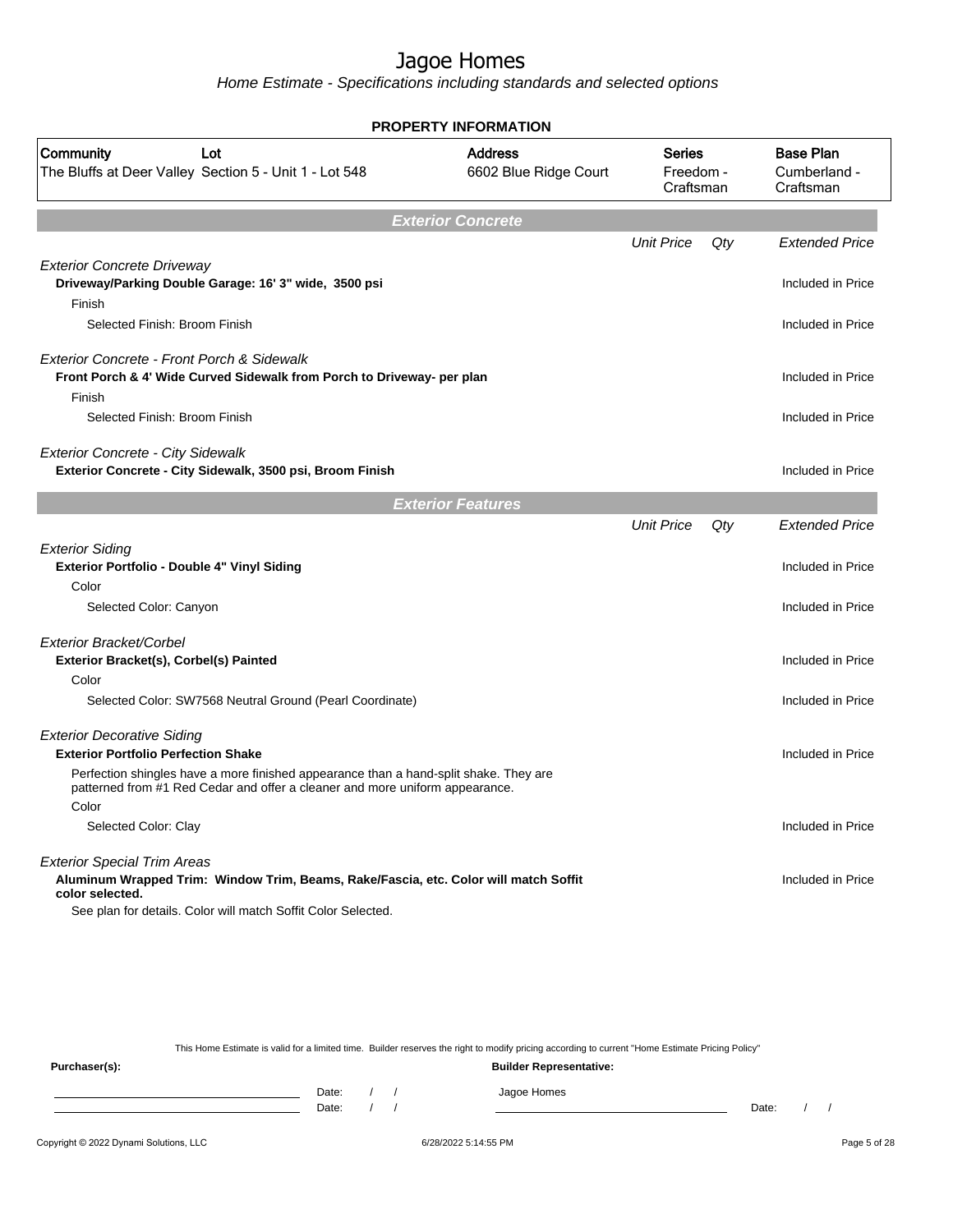Home Estimate - Specifications including standards and selected options

|                                                                                                                                    | PROPERTY INFORMATION                    |                                         |     |                                               |
|------------------------------------------------------------------------------------------------------------------------------------|-----------------------------------------|-----------------------------------------|-----|-----------------------------------------------|
| Community<br>Lot<br>The Bluffs at Deer Valley Section 5 - Unit 1 - Lot 548                                                         | <b>Address</b><br>6602 Blue Ridge Court | <b>Series</b><br>Freedom -<br>Craftsman |     | <b>Base Plan</b><br>Cumberland -<br>Craftsman |
|                                                                                                                                    | <b>Exterior Features</b>                |                                         |     |                                               |
| Exterior Vinyl Corner Trim(s)                                                                                                      |                                         | <b>Unit Price</b>                       | Qty | <b>Extended Price</b>                         |
| <b>Vinyl Corner Trim(s)</b><br>Color<br>Selected Color: Pearl                                                                      |                                         |                                         |     | Included in Price<br>Included in Price        |
| Fascia<br><b>Fascia Aluminum</b><br>Color will match Soffit Color Selected                                                         |                                         |                                         |     | Included in Price                             |
| Soffit<br><b>Soffit - Continuous Perforated Vinyl</b>                                                                              |                                         |                                         |     | Included in Price                             |
| Color<br>Selected Color: Pearl                                                                                                     |                                         |                                         |     | Included in Price                             |
| Gutter<br>Gutters Aluminum 5" (.027 gauge)<br>Color<br>Selected Color: Pearl                                                       |                                         |                                         |     | Included in Price<br>Included in Price        |
| Downspout<br>Downspouts Aluminum 3" x 2" (.027 gauge)                                                                              |                                         |                                         |     | Included in Price                             |
| Splash Block<br>Splash Blocks 24" precast concrete                                                                                 |                                         |                                         |     | Included in Price                             |
| <b>Front Porch Post</b><br>Front Porch Column(s) Size & Type per plan, Painted<br>Placement predetermined. Check plan for details. |                                         |                                         |     | Included in Price                             |
| Color<br>Selected Color: SW7568 Neutral Ground                                                                                     |                                         |                                         |     | Included in Price                             |
| Flashing<br><b>Flashing see Plan Detail</b>                                                                                        |                                         |                                         |     | Included in Price                             |
| <b>Exterior Mailbox</b><br><b>Centralized Mailbox - Cluster Box Unit</b>                                                           |                                         |                                         |     | \$0.00                                        |

This Home Estimate is valid for a limited time. Builder reserves the right to modify pricing according to current "Home Estimate Pricing Policy" **Purchaser(s): Builder Representative:** Date: / / Jagoe Homes<br>Date: / / Jagoe Homes Date: / / **Date: / / 2006** Date: / / / Date: / / / Date: / / / 2006 Date: / / / 2006 Date: / / / 2006 Date: / / / 2006 Date: / / / 2007 Date: / / / 2007 Date: / / / 2007 Date: / / / 2007 Date: / / / 2007 Date: / / / 2007 D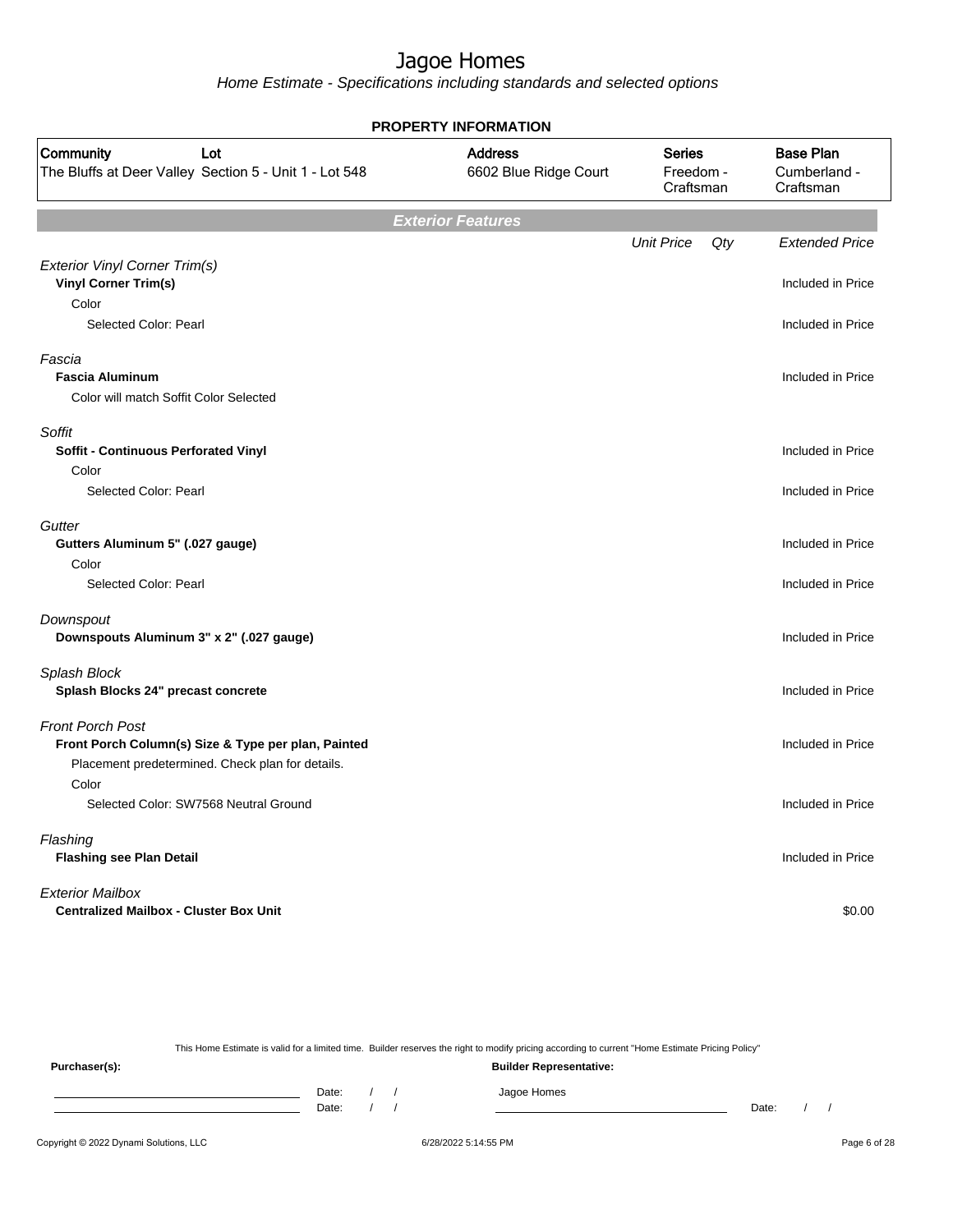|                                                                                                                                                                                         | <b>PROPERTY INFORMATION</b>             |                                         |       |                                               |
|-----------------------------------------------------------------------------------------------------------------------------------------------------------------------------------------|-----------------------------------------|-----------------------------------------|-------|-----------------------------------------------|
| Community<br>Lot<br>The Bluffs at Deer Valley Section 5 - Unit 1 - Lot 548                                                                                                              | <b>Address</b><br>6602 Blue Ridge Court | <b>Series</b><br>Freedom -<br>Craftsman |       | <b>Base Plan</b><br>Cumberland -<br>Craftsman |
|                                                                                                                                                                                         | <b>Roofing</b>                          |                                         |       |                                               |
| Roof Felt<br>Synthetic Underlayment or Felt, Aluminum Drip Edge                                                                                                                         |                                         | <b>Unit Price</b>                       | Qty   | <b>Extended Price</b><br>Included in Price    |
| <b>Roof Shingles</b><br>30 Year GAF Dimensional Roof Shingles<br>Roofing Color                                                                                                          |                                         |                                         |       | Included in Price                             |
| Selected Roofing Color: Charcoal                                                                                                                                                        |                                         |                                         |       | Included in Price                             |
| Roof Valley Material<br>Ice and Water Shield or Equivalent                                                                                                                              |                                         |                                         |       | Included in Price                             |
| <b>Roof Flashing</b><br>Roof Flashing- required by design                                                                                                                               |                                         |                                         |       | Included in Price                             |
|                                                                                                                                                                                         | <b>Insulation</b>                       |                                         |       |                                               |
|                                                                                                                                                                                         |                                         | <b>Unit Price</b>                       | Qty   | <b>Extended Price</b>                         |
| <b>Entire Home Foundation Insulation</b><br>Foundation Perimeter 1"x24" Styrofoam R5.0                                                                                                  |                                         |                                         |       | Included in Price                             |
| Living Area Wall Insulation<br>Living Area Walls R15 Fiberglass Blown-In &/or Batt Wall System                                                                                          |                                         |                                         |       | Included in Price                             |
| Living Area Ceiling Insulation<br>Living Area Flat Ceiling R38 (Average) Blown-In Fiberglass                                                                                            |                                         |                                         |       | Included in Price                             |
|                                                                                                                                                                                         | <b>Drywall &amp; Paint Finishes</b>     |                                         |       |                                               |
|                                                                                                                                                                                         |                                         | <b>Unit Price</b>                       | Qty   | <b>Extended Price</b>                         |
| Interior Home Wall Finish<br>1/2" Drywall   Finished, Primed, & Painted Smooth                                                                                                          |                                         |                                         |       | Included in Price                             |
| <b>Interior Home Ceiling Finish</b><br><b>Drywall   Textured Throughout</b><br>1/2in Structural or 5/8in Drywall   Stomped Texture   White                                              |                                         |                                         |       | Included in Price                             |
| Garage Drywall and Finish Application<br>Two Car Garage   Drywall, Prime, & Paint<br>Entire Home Paint Color used unless otherwise specified under Additional Paint Color               |                                         |                                         |       | Included in Price                             |
| <b>Mechanical Storage</b><br><b>Unfinished Drywall</b>                                                                                                                                  |                                         |                                         |       | Included in Price                             |
| This Home Estimate is valid for a limited time. Builder reserves the right to modify pricing according to current "Home Estimate Pricing Policy"<br>Purchaser(s):                       | <b>Builder Representative:</b>          |                                         |       |                                               |
| Date:<br>$\sqrt{2}$<br>$\prime$<br><u> 1989 - Johann Barn, mars et al. (b. 1989)</u><br>$\sqrt{ }$<br>$\sqrt{2}$<br><u> 1989 - Johann Barn, mars ann an t-Amhair ann an t-</u><br>Date: | Jagoe Homes                             |                                         | Date: | $\prime$<br>$\prime$                          |
| Copyright © 2022 Dynami Solutions, LLC                                                                                                                                                  | 6/28/2022 5:14:55 PM                    |                                         |       | Page 7 of 28                                  |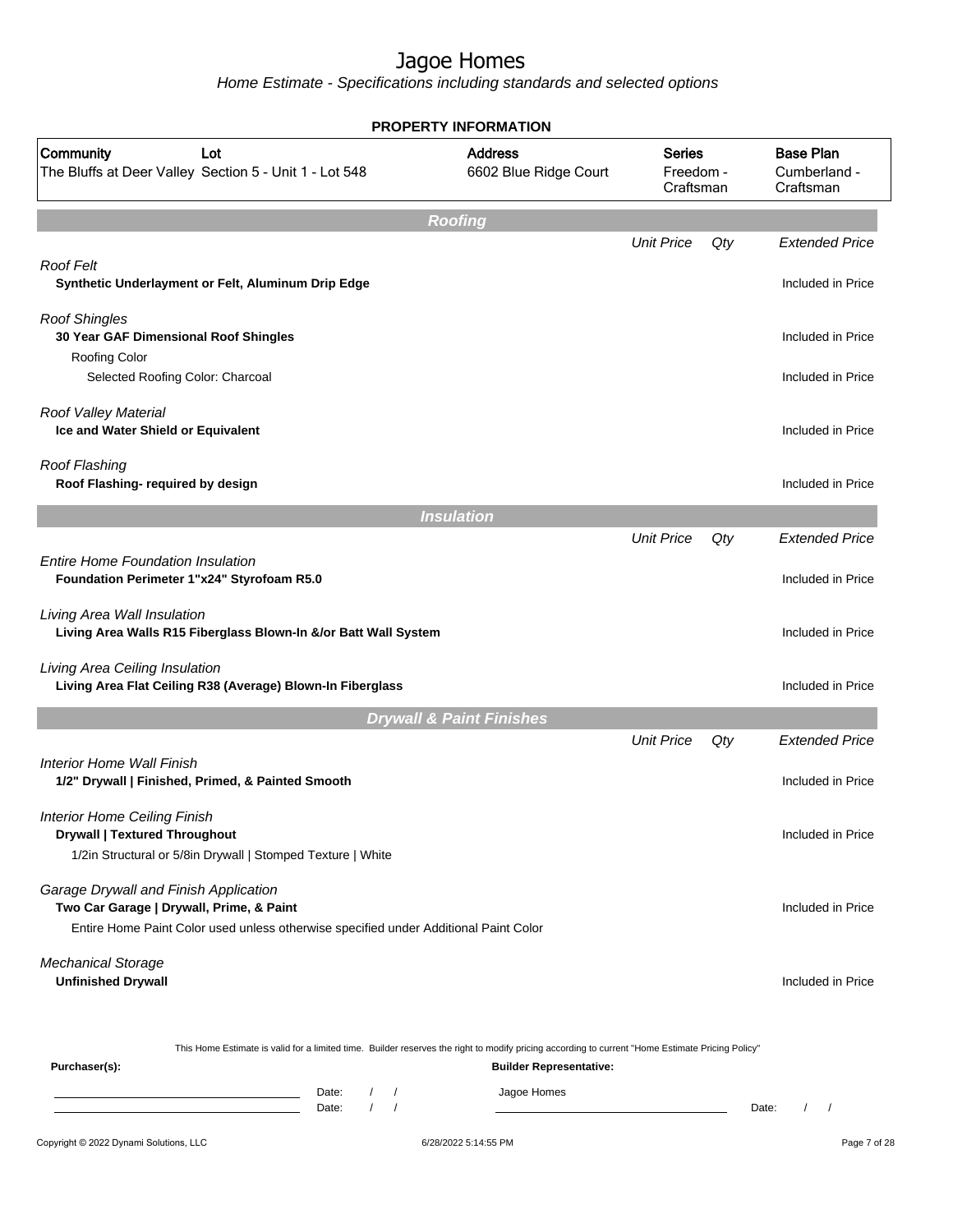Home Estimate - Specifications including standards and selected options

|                                                                                                                                                                                                                  | <b>PROPERTY INFORMATION</b>             |                                         |     |                                               |
|------------------------------------------------------------------------------------------------------------------------------------------------------------------------------------------------------------------|-----------------------------------------|-----------------------------------------|-----|-----------------------------------------------|
| <b>Community</b><br>Lot<br>The Bluffs at Deer Valley Section 5 - Unit 1 - Lot 548                                                                                                                                | <b>Address</b><br>6602 Blue Ridge Court | <b>Series</b><br>Freedom -<br>Craftsman |     | <b>Base Plan</b><br>Cumberland -<br>Craftsman |
|                                                                                                                                                                                                                  | <b>Drywall &amp; Paint Finishes</b>     |                                         |     |                                               |
|                                                                                                                                                                                                                  |                                         | <b>Unit Price</b>                       | Qty | <b>Extended Price</b>                         |
| <b>Interior Wall Surfaces Paint</b><br><b>Sherwin Williams Duration Latex   Flat</b>                                                                                                                             |                                         |                                         |     | Included in Price                             |
| Color                                                                                                                                                                                                            |                                         |                                         |     |                                               |
| Selected Color: SW7064 Passive                                                                                                                                                                                   |                                         |                                         |     | Included in Price                             |
| Sheen                                                                                                                                                                                                            |                                         |                                         |     |                                               |
| Selected Sheen: Flat                                                                                                                                                                                             |                                         |                                         |     | Included in Price                             |
| <b>Interior Trim &amp; Door Paint</b><br>Trim & Door   Sherwin Williams ProClassic Waterborne Acrylic   Semi-Gloss                                                                                               |                                         |                                         |     | Included in Price                             |
| Color                                                                                                                                                                                                            |                                         |                                         |     |                                               |
| Selected Color: SW7006 Extra White                                                                                                                                                                               |                                         |                                         |     | Included in Price                             |
| <b>Exterior Door Paint</b><br><b>Exterior Door Color   Latex</b>                                                                                                                                                 |                                         |                                         |     | Included in Price                             |
| Paint color for all HINGED Exterior Doors, Including Front Door. Interior of door will be<br>painted Interior Trim Color.                                                                                        |                                         |                                         |     |                                               |
| Color Requests outside of Available Personal Options will be subject to approval.                                                                                                                                |                                         |                                         |     |                                               |
| Color                                                                                                                                                                                                            |                                         |                                         |     |                                               |
| Selected Color: SW7568 Neutral Ground                                                                                                                                                                            |                                         |                                         |     | Included in Price                             |
|                                                                                                                                                                                                                  | <b>Interior Trim / Doors</b>            |                                         |     |                                               |
|                                                                                                                                                                                                                  |                                         | <b>Unit Price</b>                       | Qty | <b>Extended Price</b>                         |
| <b>Entire Home Interior Doors</b><br>Interior Door Units, Hollow Core, 6/8 Tall, 5 Panel Equal, Smooth                                                                                                           |                                         |                                         |     | \$0.00                                        |
| Smooth Finish<br><b>Primed for Paint</b>                                                                                                                                                                         |                                         |                                         |     |                                               |
| Entire Home Craftsman Style Trim Package<br>Craftsman Interior Flat Door Casing 3 1/2", Interior Flat Window Trim 3 1/2", Interior Flat<br>Baseboard 4 1/4"<br>Door & Window Casing: 3 1/2" 1015M   Base: 4 1/4" |                                         |                                         |     | \$660.00                                      |
| Base installed in Finished Living Areas Only                                                                                                                                                                     |                                         |                                         |     |                                               |

This Home Estimate is valid for a limited time. Builder reserves the right to modify pricing according to current "Home Estimate Pricing Policy"

**Purchaser(s): Builder Representative:** Date: / / Jagoe Homes<br>Date: / / Jagoe Homes Date: / / **Date: / / 2006** Date: / / / Date: / / /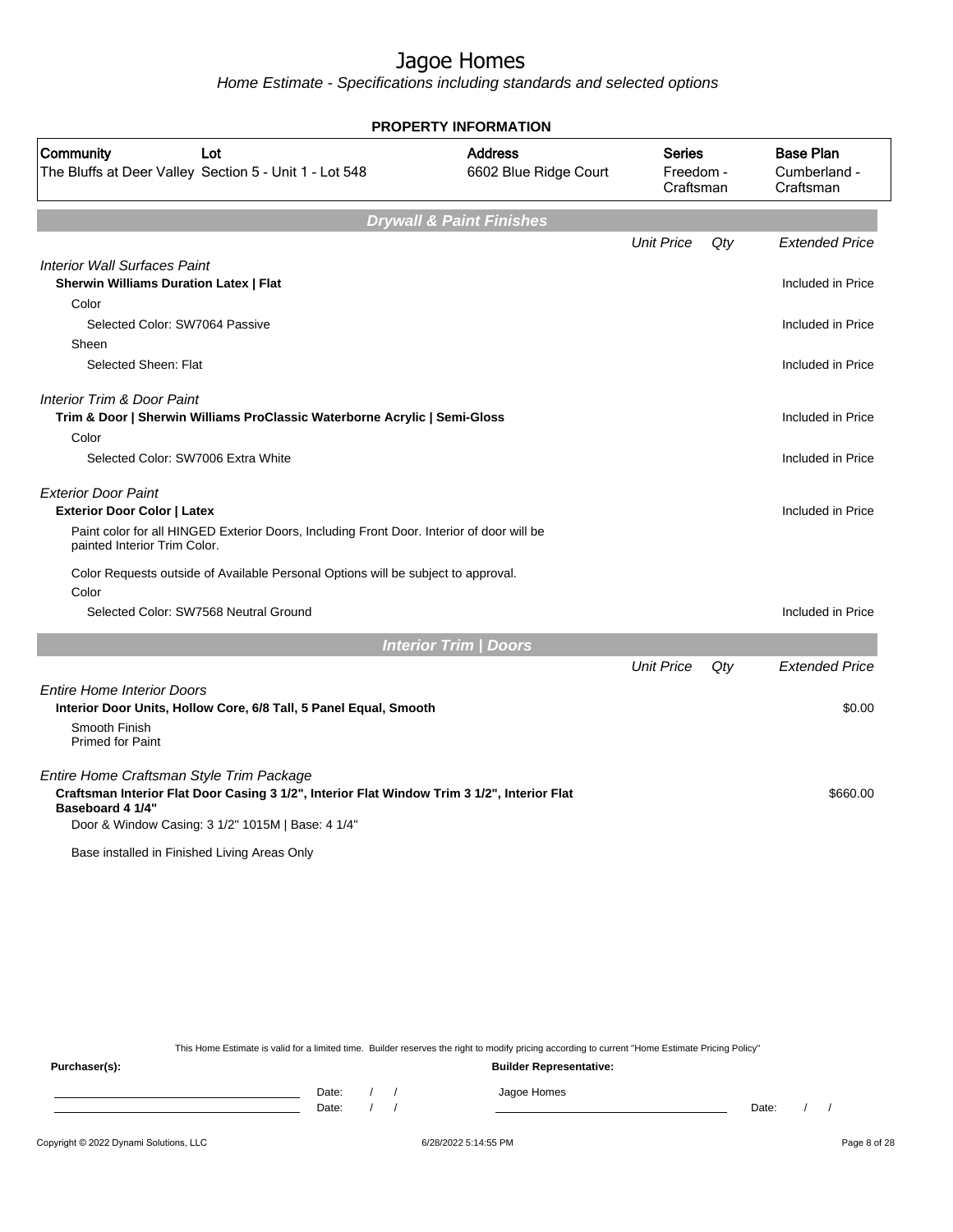Home Estimate - Specifications including standards and selected options

| <b>PROPERTY INFORMATION</b>                                                                                                                                                                                          |                                         |                                         |     |                                               |  |  |  |  |  |  |
|----------------------------------------------------------------------------------------------------------------------------------------------------------------------------------------------------------------------|-----------------------------------------|-----------------------------------------|-----|-----------------------------------------------|--|--|--|--|--|--|
| Community<br>Lot<br>The Bluffs at Deer Valley Section 5 - Unit 1 - Lot 548                                                                                                                                           | <b>Address</b><br>6602 Blue Ridge Court | <b>Series</b><br>Freedom -<br>Craftsman |     | <b>Base Plan</b><br>Cumberland -<br>Craftsman |  |  |  |  |  |  |
| <b>Interior Trim / Doors</b>                                                                                                                                                                                         |                                         |                                         |     |                                               |  |  |  |  |  |  |
|                                                                                                                                                                                                                      |                                         | <b>Unit Price</b>                       | Qty | <b>Extended Price</b>                         |  |  |  |  |  |  |
| <b>Open Stairway with Balusters</b><br>1 1/2 Open Step w/ Stained Exposed End   Iron Balusters   Stained Newel Post, Handrail &<br><b>Rosette   Carpet Steps</b>                                                     |                                         |                                         |     | \$1,240.00                                    |  |  |  |  |  |  |
| Exposed Step End, Newel Post, Rosette, Hand Rail to be Stained. Skirt Board & Risers to be<br>painted Interior Trim Color. Carpet Steps to be Entire Home Carpet Selection unless<br>otherwise specified             |                                         |                                         |     |                                               |  |  |  |  |  |  |
| Pattern                                                                                                                                                                                                              |                                         |                                         |     |                                               |  |  |  |  |  |  |
| Selected Pattern: Straight                                                                                                                                                                                           |                                         |                                         |     | Included in Price                             |  |  |  |  |  |  |
| <b>Stain Color</b>                                                                                                                                                                                                   |                                         |                                         |     |                                               |  |  |  |  |  |  |
| Selected Stain Color: MW407 Smokewood                                                                                                                                                                                |                                         |                                         |     | Included in Price                             |  |  |  |  |  |  |
| Built In Drop Zone, Painted to match Trim Color                                                                                                                                                                      |                                         |                                         |     |                                               |  |  |  |  |  |  |
| Built In Drop Zone with Bench Seat, per plan, Painted to match trim. Some shelving will<br>be moved. See plans for details.                                                                                          |                                         |                                         |     | \$1,290.00                                    |  |  |  |  |  |  |
| See Plans for Details                                                                                                                                                                                                |                                         |                                         |     |                                               |  |  |  |  |  |  |
| Design Feature                                                                                                                                                                                                       |                                         |                                         |     |                                               |  |  |  |  |  |  |
| Selected Design Feature: Bead Board Back                                                                                                                                                                             |                                         |                                         |     | Included in Price                             |  |  |  |  |  |  |
|                                                                                                                                                                                                                      | <b>Door Hardware</b>                    |                                         |     |                                               |  |  |  |  |  |  |
|                                                                                                                                                                                                                      |                                         | <b>Unit Price</b>                       | Qty | <b>Extended Price</b>                         |  |  |  |  |  |  |
| <b>Front Door Handleset</b>                                                                                                                                                                                          |                                         |                                         |     |                                               |  |  |  |  |  |  |
| Kwikset   Amador Handleset   Exterior Trim Kit Included                                                                                                                                                              |                                         |                                         |     | \$150.00                                      |  |  |  |  |  |  |
| Includes (1) Exterior Handleset and (1) Interior Door Hardware, to match Exterior Door<br>Hardware Selection Style. Finish selection will be indicated below for Interior Door Hardware<br>and Hinges of Front Door. |                                         |                                         |     |                                               |  |  |  |  |  |  |
| Front Door Handle Set Finish                                                                                                                                                                                         |                                         |                                         |     |                                               |  |  |  |  |  |  |
| Selected Front Door Handle Set Finish: Satin Nickel                                                                                                                                                                  |                                         |                                         |     | Included in Price                             |  |  |  |  |  |  |
| Hinge & Interior Hardware Finish                                                                                                                                                                                     |                                         |                                         |     |                                               |  |  |  |  |  |  |
| Selected Hinge & Interior Hardware Finish: Match Exterior Handleset - Satin Nickel                                                                                                                                   |                                         |                                         |     | Included in Price                             |  |  |  |  |  |  |
| <b>Home Exterior Door Hardware</b>                                                                                                                                                                                   |                                         |                                         |     |                                               |  |  |  |  |  |  |
| Kwikset   Ladera Lever                                                                                                                                                                                               |                                         |                                         |     | \$60.00                                       |  |  |  |  |  |  |
| Includes Front Door (if Front Door Handleset is not selected) Garage to Home Door and any<br>Hinged Patio or Service Door selected in the HE.                                                                        |                                         |                                         |     |                                               |  |  |  |  |  |  |
| Finish                                                                                                                                                                                                               |                                         |                                         |     |                                               |  |  |  |  |  |  |
| Selected Finish: Satin Nickel                                                                                                                                                                                        |                                         |                                         |     | Included in Price                             |  |  |  |  |  |  |

This Home Estimate is valid for a limited time. Builder reserves the right to modify pricing according to current "Home Estimate Pricing Policy" **Purchaser(s): Builder Representative:** Date: / / Jagoe Homes<br>Date: / / Jagoe Homes Date: / / **Date: / / 2006** Date: / / / Date: / / /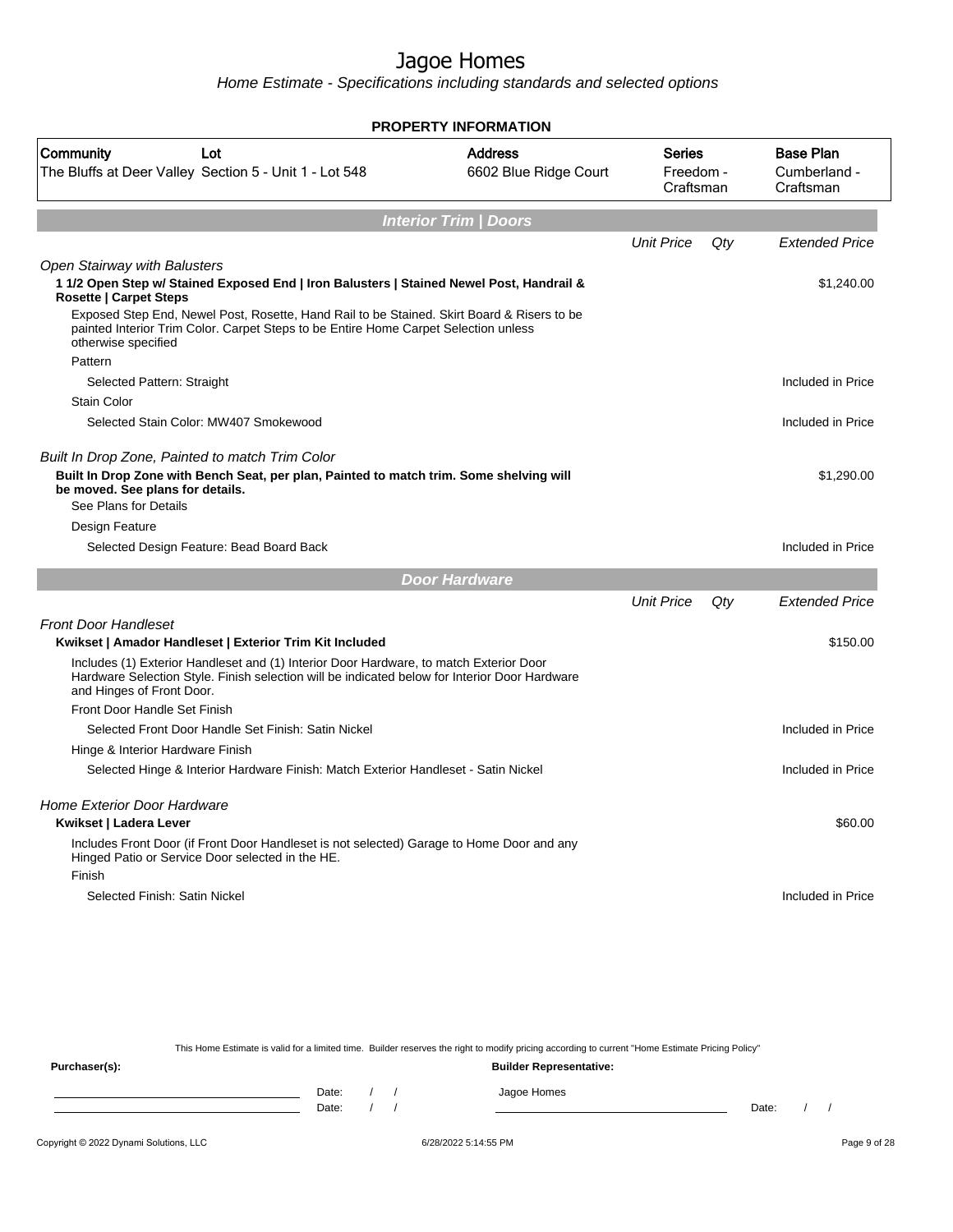Home Estimate - Specifications including standards and selected options

|                                                                                                                                                                                                                 | <b>PROPERTY INFORMATION</b>             |                                         |     |                                               |
|-----------------------------------------------------------------------------------------------------------------------------------------------------------------------------------------------------------------|-----------------------------------------|-----------------------------------------|-----|-----------------------------------------------|
| Community<br>Lot<br>The Bluffs at Deer Valley Section 5 - Unit 1 - Lot 548                                                                                                                                      | <b>Address</b><br>6602 Blue Ridge Court | <b>Series</b><br>Freedom -<br>Craftsman |     | <b>Base Plan</b><br>Cumberland -<br>Craftsman |
|                                                                                                                                                                                                                 | <b>Door Hardware</b>                    |                                         |     |                                               |
|                                                                                                                                                                                                                 |                                         | <b>Unit Price</b>                       | Qty | <b>Extended Price</b>                         |
| <b>Entire Home Interior Door Locks</b>                                                                                                                                                                          |                                         |                                         |     |                                               |
| Kwikset   Ladera Lever<br>Includes all Interior Doors                                                                                                                                                           |                                         |                                         |     | \$280.00                                      |
| Finish                                                                                                                                                                                                          |                                         |                                         |     |                                               |
| Selected Finish: Satin Nickel                                                                                                                                                                                   |                                         |                                         |     | Included in Price                             |
| Door Stops                                                                                                                                                                                                      |                                         |                                         |     |                                               |
| Hardware-Spring & Hinge Door Stops                                                                                                                                                                              |                                         |                                         |     | Included in Price                             |
|                                                                                                                                                                                                                 | <b>Cabinets</b>                         |                                         |     |                                               |
|                                                                                                                                                                                                                 |                                         | <b>Unit Price</b>                       | Qty | Extended Price                                |
| Kitchen Cabinet Design Options<br><b>Upgraded Kitchen Layout</b>                                                                                                                                                |                                         |                                         |     | \$1,640.00                                    |
| Remove Upper Wall Cabinets from Back Exterior Wall and replace Single Window w/Triple<br>Window centered on Kitchen Sink. Add (3) Floating Wall Shelves to match Kitchen Cabinets.<br>24"W x 12"D x 3"H (FWS24) |                                         |                                         |     |                                               |
| Technical Specification: Change existing layout of Wall Cabinets to 42" Tall Straight Lay<br>w/Crown Mould. Remove Corner Wall Cabinet & replace w/W3042 w/F342 Filler.                                         |                                         |                                         |     |                                               |
| <b>Kitchen Cabinets</b>                                                                                                                                                                                         |                                         |                                         |     |                                               |
| Brellin Purestyle Full Overlay Laminate Cabinets w/ Floating Shelves                                                                                                                                            |                                         |                                         |     | \$1,860.00                                    |
| Full Overlay Shaker Door                                                                                                                                                                                        |                                         |                                         |     |                                               |
| Color<br>Selected Color: White                                                                                                                                                                                  |                                         |                                         |     | Included in Price                             |
|                                                                                                                                                                                                                 |                                         |                                         |     |                                               |
| <b>Owners Bath Cabinets</b><br><b>Brellin Full Overlay Purestyle Laminate</b>                                                                                                                                   |                                         |                                         |     | \$480.00                                      |
| Finish                                                                                                                                                                                                          |                                         |                                         |     |                                               |
| Selected Finish: White                                                                                                                                                                                          |                                         |                                         |     | Included in Price                             |
| Vanity Height                                                                                                                                                                                                   |                                         |                                         |     |                                               |
| Selected Vanity Height: Raised - 35"                                                                                                                                                                            |                                         |                                         |     | \$70.00                                       |
| <b>Bath 2 Cabinets</b>                                                                                                                                                                                          |                                         |                                         |     |                                               |
| <b>Brellin Full Overlay Purestyle Laminate</b>                                                                                                                                                                  |                                         |                                         |     | \$220.00                                      |
| Finish                                                                                                                                                                                                          |                                         |                                         |     |                                               |
| Selected Finish: White                                                                                                                                                                                          |                                         |                                         |     | Included in Price                             |
| Vanity Height                                                                                                                                                                                                   |                                         |                                         |     |                                               |
| Selected Vanity Height: Raised - 35"                                                                                                                                                                            |                                         |                                         |     | \$70.00                                       |

This Home Estimate is valid for a limited time. Builder reserves the right to modify pricing according to current "Home Estimate Pricing Policy" **Purchaser(s): Builder Representative:** Date: / / Jagoe Homes<br>Date: / / Jagoe Homes Date: / / Date: / /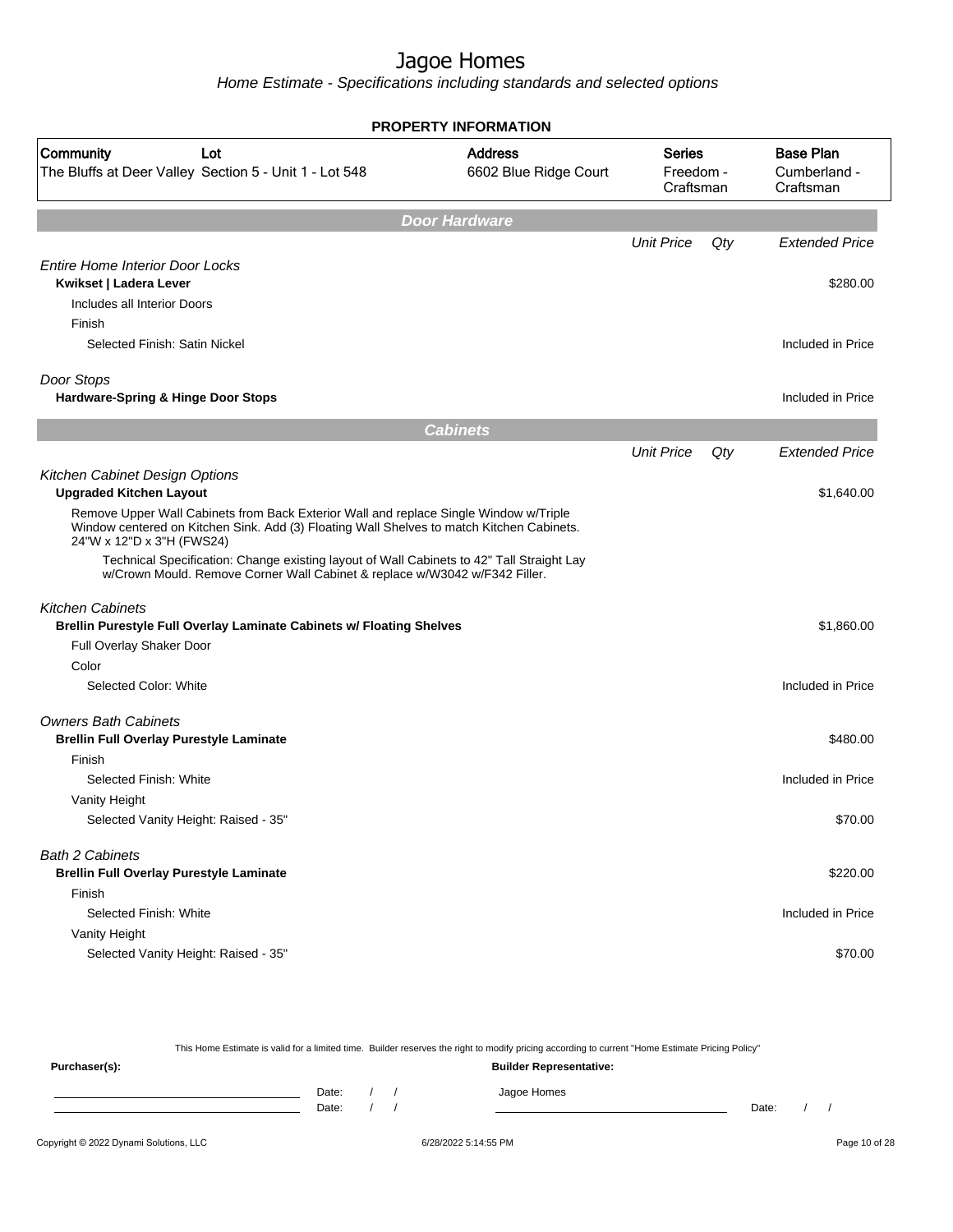|                                                                                                                                                  | <b>PROPERTY INFORMATION</b>             |                                         |     |                                               |
|--------------------------------------------------------------------------------------------------------------------------------------------------|-----------------------------------------|-----------------------------------------|-----|-----------------------------------------------|
| Community<br>Lot<br>The Bluffs at Deer Valley Section 5 - Unit 1 - Lot 548                                                                       | <b>Address</b><br>6602 Blue Ridge Court | <b>Series</b><br>Freedom -<br>Craftsman |     | <b>Base Plan</b><br>Cumberland -<br>Craftsman |
|                                                                                                                                                  | <b>Cabinet Hardware</b>                 |                                         |     |                                               |
|                                                                                                                                                  |                                         | <b>Unit Price</b>                       | Qty | <b>Extended Price</b>                         |
| Kitchen Cabinet Hardware                                                                                                                         |                                         |                                         |     |                                               |
| <b>Rosalynn Collection</b>                                                                                                                       |                                         |                                         |     | \$0.00                                        |
| <b>Cabinet Door Hardware</b>                                                                                                                     |                                         |                                         |     |                                               |
| Selected Cabinet Door Hardware: 192mm                                                                                                            |                                         |                                         |     | Included in Price                             |
| <b>Cabinet Drawer Hardware</b>                                                                                                                   |                                         |                                         |     |                                               |
| Selected Cabinet Drawer Hardware: 128mm                                                                                                          |                                         |                                         |     | Included in Price                             |
| Finish                                                                                                                                           |                                         |                                         |     |                                               |
| Selected Finish: Polished Chrome                                                                                                                 |                                         |                                         |     | Included in Price                             |
| <b>Owner's Bath Cabinet Hardware</b>                                                                                                             |                                         |                                         |     |                                               |
| <b>Rosalynn Collection</b>                                                                                                                       |                                         |                                         |     | \$0.00                                        |
| <b>Cabinet Door Hardware</b>                                                                                                                     |                                         |                                         |     |                                               |
| Selected Cabinet Door Hardware: 192mm                                                                                                            |                                         |                                         |     | Included in Price                             |
| <b>Cabinet Drawer Hardware</b>                                                                                                                   |                                         |                                         |     |                                               |
| Selected Cabinet Drawer Hardware: 128mm                                                                                                          |                                         |                                         |     | Included in Price                             |
| Finish                                                                                                                                           |                                         |                                         |     |                                               |
| Selected Finish: Polished Chrome                                                                                                                 |                                         |                                         |     | Included in Price                             |
| <b>Bath 2 Cabinet Hardware</b>                                                                                                                   |                                         |                                         |     |                                               |
| <b>Rosalynn Collection</b>                                                                                                                       |                                         |                                         |     | \$0.00                                        |
| Cabinet Door Hardware                                                                                                                            |                                         |                                         |     |                                               |
| Selected Cabinet Door Hardware: 128mm                                                                                                            |                                         |                                         |     | Included in Price                             |
| <b>Cabinet Drawer Hardware</b>                                                                                                                   |                                         |                                         |     |                                               |
| Selected Cabinet Drawer Hardware: 96mm                                                                                                           |                                         |                                         |     | Included in Price                             |
| Finish                                                                                                                                           |                                         |                                         |     |                                               |
| Selected Finish: Polished Chrome                                                                                                                 |                                         |                                         |     | Included in Price                             |
|                                                                                                                                                  | <b>Countertops</b>                      |                                         |     |                                               |
|                                                                                                                                                  |                                         | <b>Unit Price</b>                       | Qty | <b>Extended Price</b>                         |
| <b>Kitchen Countertops</b><br>Granite   3cm Class I                                                                                              |                                         |                                         |     | \$2,970.00                                    |
| Includes Stainless Steel Undermount Double Bowl Sink and 4 in Granite splash. Included                                                           |                                         |                                         |     |                                               |
| splash will be removed if decorative backsplash is selected.<br>Granite is not seamless and seams will be visible and can be felt.               |                                         |                                         |     |                                               |
| Colors could vary from samples due to the nature of natural stone.<br>Color                                                                      |                                         |                                         |     |                                               |
| Selected Color: Valle Nevado                                                                                                                     |                                         |                                         |     | Included in Price                             |
| Edge Profile                                                                                                                                     |                                         |                                         |     |                                               |
| Selected Edge Profile: Pencil Edge Top & Bottom                                                                                                  |                                         |                                         |     | Included in Price                             |
|                                                                                                                                                  |                                         |                                         |     |                                               |
| This Home Estimate is valid for a limited time. Builder reserves the right to modify pricing according to current "Home Estimate Pricing Policy" |                                         |                                         |     |                                               |
| Purchaser(s):                                                                                                                                    | <b>Builder Representative:</b>          |                                         |     |                                               |
| Date:<br>$\sqrt{ }$                                                                                                                              | Jagoe Homes                             |                                         |     |                                               |
| $\left  \right $<br>Date:                                                                                                                        |                                         |                                         |     | $\sqrt{ }$<br>Date:                           |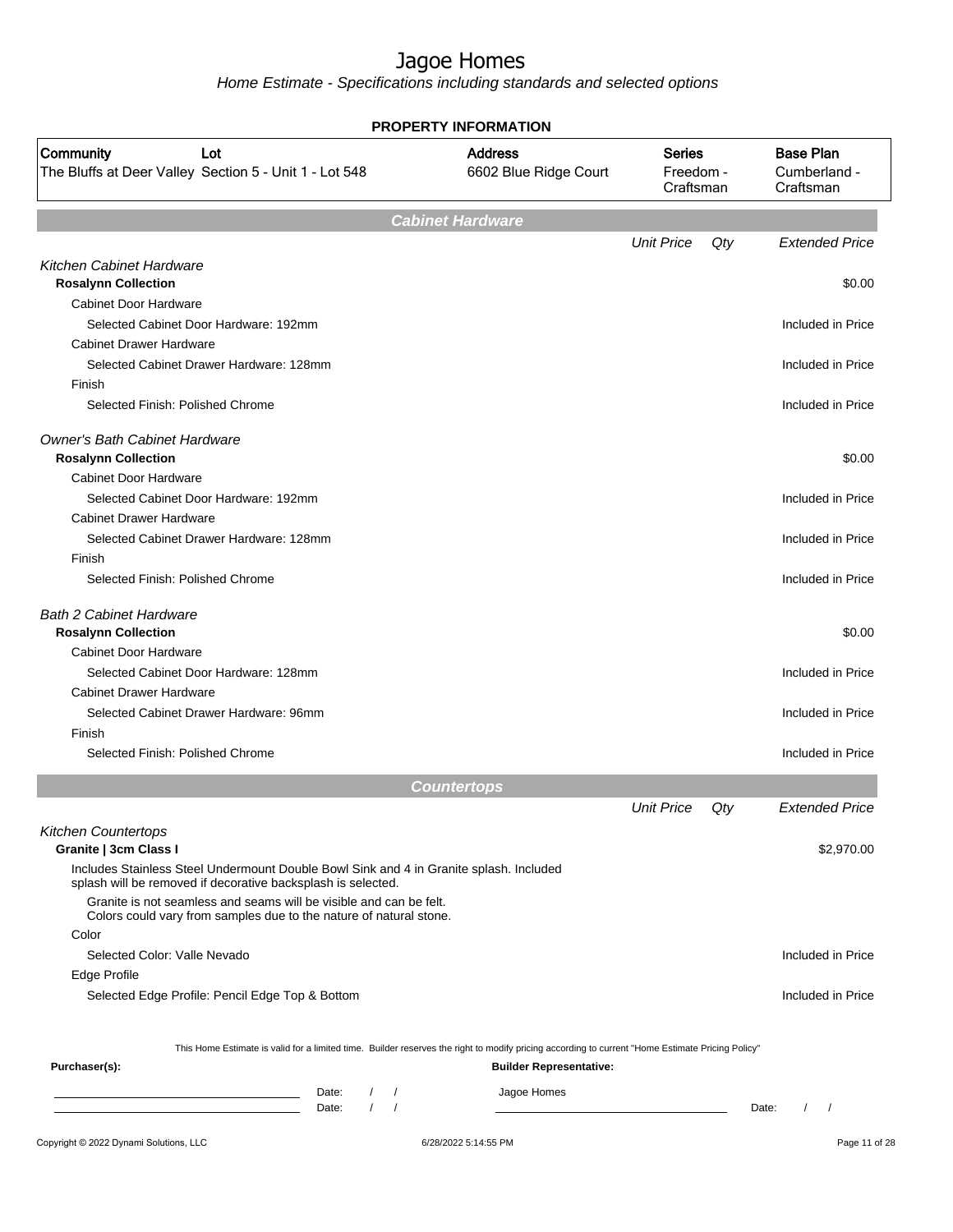|                                                                                                                                                                                                                                                                                                                                                                                                                                                                                                                                     | <b>PROPERTY INFORMATION</b>             |                                         |     |                                               |
|-------------------------------------------------------------------------------------------------------------------------------------------------------------------------------------------------------------------------------------------------------------------------------------------------------------------------------------------------------------------------------------------------------------------------------------------------------------------------------------------------------------------------------------|-----------------------------------------|-----------------------------------------|-----|-----------------------------------------------|
| <b>Community</b><br>Lot<br>The Bluffs at Deer Valley Section 5 - Unit 1 - Lot 548                                                                                                                                                                                                                                                                                                                                                                                                                                                   | <b>Address</b><br>6602 Blue Ridge Court | <b>Series</b><br>Freedom -<br>Craftsman |     | <b>Base Plan</b><br>Cumberland -<br>Craftsman |
|                                                                                                                                                                                                                                                                                                                                                                                                                                                                                                                                     | <b>Countertops</b>                      |                                         |     |                                               |
|                                                                                                                                                                                                                                                                                                                                                                                                                                                                                                                                     |                                         | <b>Unit Price</b>                       | Qty | <b>Extended Price</b>                         |
| Kitchen Backsplash - Tile<br><b>Mythology</b>                                                                                                                                                                                                                                                                                                                                                                                                                                                                                       |                                         |                                         |     | \$1,740.00                                    |
| Experience Mediterranean essence with the Mythology™ collection – featuring<br>styles and characteristics sure to stir your soul. As dramatic as it is chic in the detailing; rich<br>natural earth tones and textures with handmade look punches<br>are the foundation of Mythology™. With curvaceous 6-inch arabesque shapes & Picket<br>Mosaic options, embody the warmth and serenity of<br>the Mediterranean islands.                                                                                                          |                                         |                                         |     |                                               |
| Ceramic                                                                                                                                                                                                                                                                                                                                                                                                                                                                                                                             |                                         |                                         |     |                                               |
| Selected Ceramic: Mythology Arabesque Santorini MY90                                                                                                                                                                                                                                                                                                                                                                                                                                                                                |                                         |                                         |     | Included in Price                             |
| Grout Color                                                                                                                                                                                                                                                                                                                                                                                                                                                                                                                         |                                         |                                         |     |                                               |
| Selected Grout Color: 02 Pewter                                                                                                                                                                                                                                                                                                                                                                                                                                                                                                     |                                         |                                         |     | Included in Price                             |
| Trim<br>Selected Trim: Polished Chrome                                                                                                                                                                                                                                                                                                                                                                                                                                                                                              |                                         |                                         |     | Included in Price                             |
| <b>Owner's Bath Vanity Top</b><br><b>Cultured Marble   Double Rectangle Bowl</b>                                                                                                                                                                                                                                                                                                                                                                                                                                                    |                                         |                                         |     | \$390.00                                      |
| process, creating character, depth and interest that mimics its natural counterpart.<br>Low Maintenance - Cultured marble never needs to be sealed and is easy to clean with non-<br>abrasive products.<br>Durable - Cultured marble is non-porous, making it extremely tough and resistant to stains,<br>mildew and chips.<br>Economical – In general, cultured marble is less expensive to fabricate and install than slab<br>marble, but will increase the overall value of a home just as natural stone products will.<br>Color |                                         |                                         |     |                                               |
| Selected Color: Carerra Frost                                                                                                                                                                                                                                                                                                                                                                                                                                                                                                       |                                         |                                         |     | Included in Price                             |
| Finish                                                                                                                                                                                                                                                                                                                                                                                                                                                                                                                              |                                         |                                         |     |                                               |
| Selected Finish: Matte                                                                                                                                                                                                                                                                                                                                                                                                                                                                                                              |                                         |                                         |     | Included in Price                             |
| Bath 2 Vanity Top                                                                                                                                                                                                                                                                                                                                                                                                                                                                                                                   |                                         |                                         |     |                                               |
| <b>Cultured Marble   Rectangle Bowl</b>                                                                                                                                                                                                                                                                                                                                                                                                                                                                                             |                                         |                                         |     | \$145.00                                      |
| Color                                                                                                                                                                                                                                                                                                                                                                                                                                                                                                                               |                                         |                                         |     |                                               |
| Selected Color: Carerra Frost                                                                                                                                                                                                                                                                                                                                                                                                                                                                                                       |                                         |                                         |     | Included in Price                             |
| Finish<br>Selected Finish: Matte                                                                                                                                                                                                                                                                                                                                                                                                                                                                                                    |                                         |                                         |     | Included in Price                             |
|                                                                                                                                                                                                                                                                                                                                                                                                                                                                                                                                     | <b>Mirrors</b>                          |                                         |     |                                               |
|                                                                                                                                                                                                                                                                                                                                                                                                                                                                                                                                     |                                         | <b>Unit Price</b>                       |     | <b>Extended Price</b>                         |
|                                                                                                                                                                                                                                                                                                                                                                                                                                                                                                                                     |                                         |                                         | Qty |                                               |
| <b>Owner's Bath Mirrors</b><br>Beveled Edged Mirrors, (Qty 2), 24" X 36"                                                                                                                                                                                                                                                                                                                                                                                                                                                            |                                         |                                         |     | \$90.00                                       |
|                                                                                                                                                                                                                                                                                                                                                                                                                                                                                                                                     |                                         |                                         |     |                                               |
| This Home Estimate is valid for a limited time. Builder reserves the right to modify pricing according to current "Home Estimate Pricing Policy"<br>Purchaser(s):                                                                                                                                                                                                                                                                                                                                                                   | <b>Builder Representative:</b>          |                                         |     |                                               |
| Date:<br>Date:                                                                                                                                                                                                                                                                                                                                                                                                                                                                                                                      | Jagoe Homes                             |                                         |     | Date:<br>$\sqrt{2}$<br>$\sqrt{2}$             |
|                                                                                                                                                                                                                                                                                                                                                                                                                                                                                                                                     |                                         |                                         |     |                                               |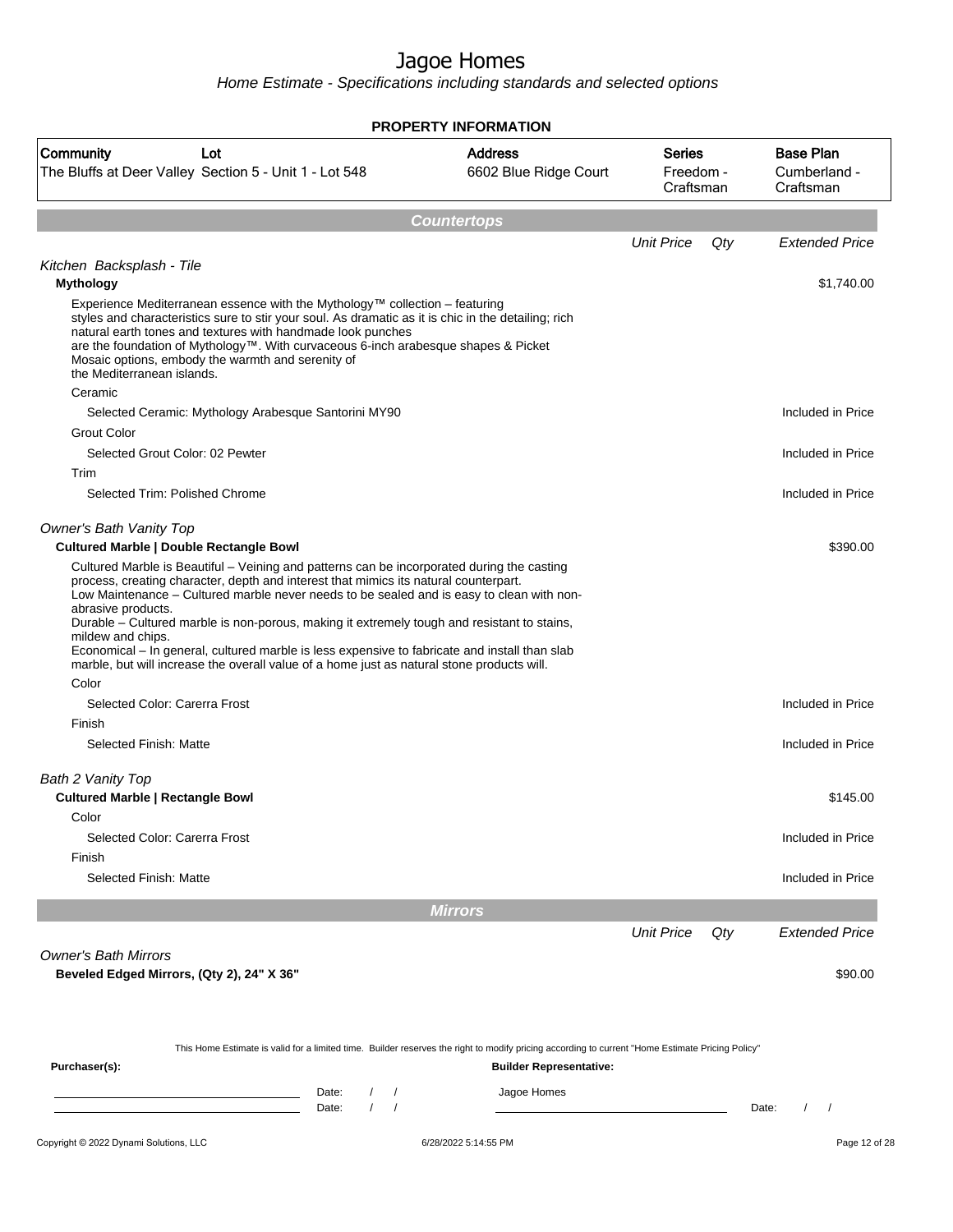Home Estimate - Specifications including standards and selected options

| <b>PROPERTY INFORMATION</b>                                                                      |                                         |                                         |        |                                               |  |  |  |  |  |  |  |  |  |
|--------------------------------------------------------------------------------------------------|-----------------------------------------|-----------------------------------------|--------|-----------------------------------------------|--|--|--|--|--|--|--|--|--|
| Community<br>Lot<br>The Bluffs at Deer Valley Section 5 - Unit 1 - Lot 548                       | <b>Address</b><br>6602 Blue Ridge Court | <b>Series</b><br>Freedom -<br>Craftsman |        | <b>Base Plan</b><br>Cumberland -<br>Craftsman |  |  |  |  |  |  |  |  |  |
| <b>Mirrors</b>                                                                                   |                                         |                                         |        |                                               |  |  |  |  |  |  |  |  |  |
|                                                                                                  |                                         | <b>Unit Price</b>                       | $Q$ ty | <b>Extended Price</b>                         |  |  |  |  |  |  |  |  |  |
| Bath 2 Mirror<br>Beveled Edge Mirror(s)   Per Base Plan                                          |                                         |                                         |        | Included in Price                             |  |  |  |  |  |  |  |  |  |
| <b>Powder Room Mirror</b><br>Beveled Edge Mirror(s)   Per Base Plan                              |                                         |                                         |        | Included in Price                             |  |  |  |  |  |  |  |  |  |
| <b>Appliances</b>                                                                                |                                         |                                         |        |                                               |  |  |  |  |  |  |  |  |  |
|                                                                                                  |                                         | <b>Unit Price</b>                       | Qty    | <b>Extended Price</b>                         |  |  |  |  |  |  |  |  |  |
| Kitchen Range<br>Range - Gas - Free Standing Continuous Grates                                   |                                         |                                         |        | \$320.00                                      |  |  |  |  |  |  |  |  |  |
| Finish<br>Selected Finish: Stainless Steel - JGBS66REKSS                                         |                                         |                                         |        | \$150.00                                      |  |  |  |  |  |  |  |  |  |
| Kitchen Microwave or Microwave Hood<br><b>Microwave - Stainless Steel</b>                        |                                         |                                         |        | \$80.00                                       |  |  |  |  |  |  |  |  |  |
| GE® 1.6 CU. FT. OVER-THE-RANGE MICROWAVE OVEN                                                    |                                         |                                         |        |                                               |  |  |  |  |  |  |  |  |  |
| Technical Specification: APPROXIMATE DIMENSIONS (HxWxD)<br>16 1/8 H x 29 7/8 W x 15 9/16 D in    |                                         |                                         |        |                                               |  |  |  |  |  |  |  |  |  |
| Finish                                                                                           |                                         |                                         |        |                                               |  |  |  |  |  |  |  |  |  |
| Selected Finish: Stainless Steel - JVM3160RFSS                                                   |                                         |                                         |        | Included in Price                             |  |  |  |  |  |  |  |  |  |
| Kitchen Dishwasher<br>Dishwasher - Front Control - Stainless Steel                               |                                         |                                         |        | \$60.00                                       |  |  |  |  |  |  |  |  |  |
| GE® FRONT CONTROL WITH PLASTIC INTERIOR DISHWASHER WITH SANITIZE<br><b>CYCLE &amp; DRY BOOST</b> |                                         |                                         |        |                                               |  |  |  |  |  |  |  |  |  |
| Technical Specification: APPROXIMATE DIMENSIONS (HxWxD)<br>33 3/8 H x 23 3/4 W x 24 D in         |                                         |                                         |        |                                               |  |  |  |  |  |  |  |  |  |
| Finish                                                                                           |                                         |                                         |        |                                               |  |  |  |  |  |  |  |  |  |
| Selected Finish: GDF535PSRSS                                                                     |                                         |                                         |        | Included in Price                             |  |  |  |  |  |  |  |  |  |
| Refrigerator<br>Refrigerator - Side by Side w/ Ice & Water on Door                               |                                         |                                         |        | Included in Price                             |  |  |  |  |  |  |  |  |  |
| Finish                                                                                           |                                         |                                         |        |                                               |  |  |  |  |  |  |  |  |  |
| Selected Finish: Stainless Steel - GSS25GYPFS                                                    |                                         |                                         |        | \$165.00                                      |  |  |  |  |  |  |  |  |  |

This Home Estimate is valid for a limited time. Builder reserves the right to modify pricing according to current "Home Estimate Pricing Policy" **Purchaser(s): Builder Representative:**

Date: / / Jagoe Homes<br>Date: / / Jagoe Homes Date: / / Date: / /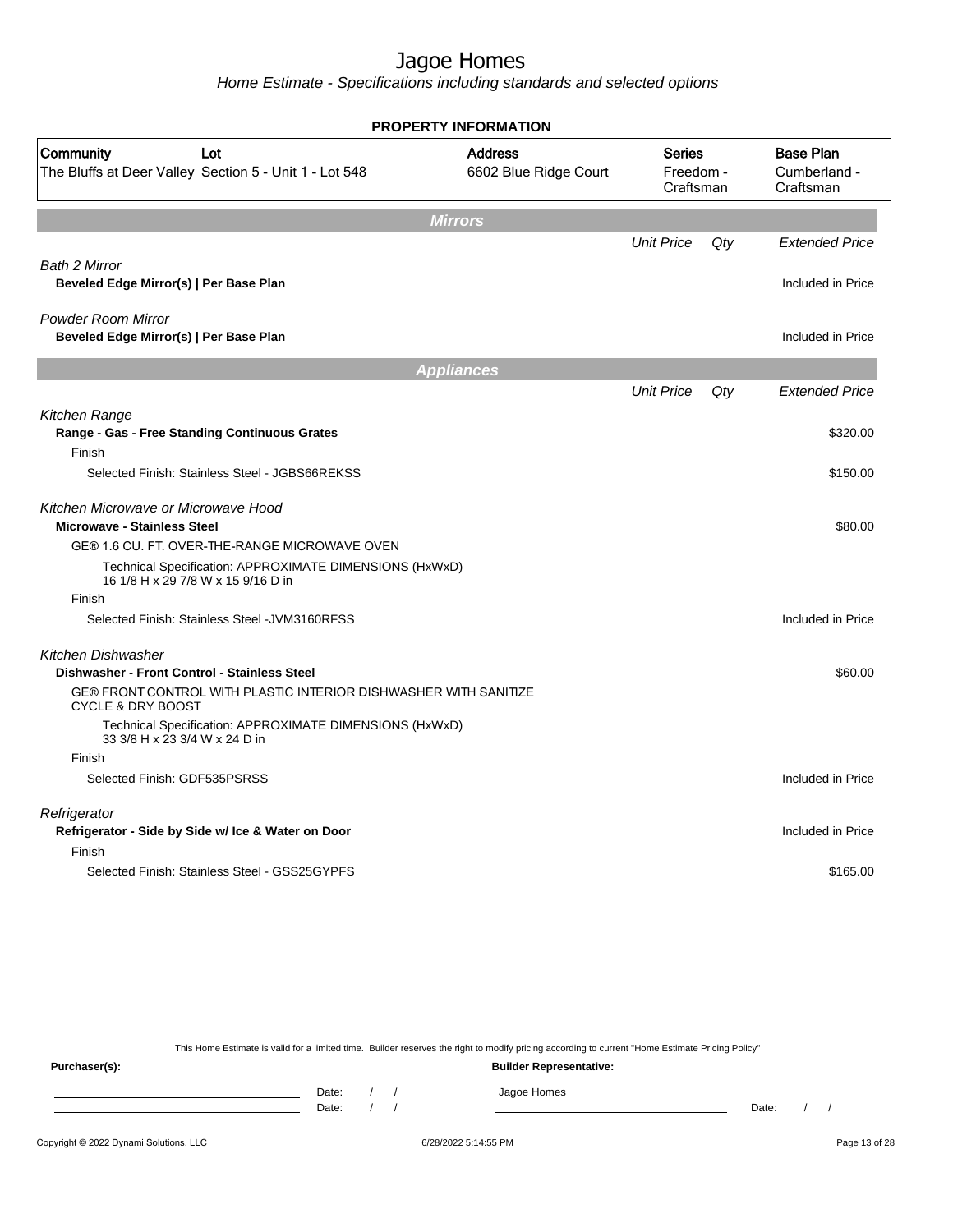|                                                                                                          | <b>PROPERTY INFORMATION</b>             |                                         |     |                                               |
|----------------------------------------------------------------------------------------------------------|-----------------------------------------|-----------------------------------------|-----|-----------------------------------------------|
| Community<br>Lot<br>The Bluffs at Deer Valley Section 5 - Unit 1 - Lot 548                               | <b>Address</b><br>6602 Blue Ridge Court | <b>Series</b><br>Freedom -<br>Craftsman |     | <b>Base Plan</b><br>Cumberland -<br>Craftsman |
|                                                                                                          | <b>Plumbing</b>                         |                                         |     |                                               |
|                                                                                                          |                                         | <b>Unit Price</b>                       | Qty | <b>Extended Price</b>                         |
| Owner's Bath Fixture Color Package<br><b>Bath Fixture Color</b>                                          |                                         |                                         |     | Included in Price                             |
| Color                                                                                                    |                                         |                                         |     |                                               |
| Selected Color: White                                                                                    |                                         |                                         |     | Included in Price                             |
| <b>Owner's Bath Vanity</b><br>60" Double Bowl                                                            |                                         |                                         |     | \$1,760.00                                    |
| 48" single bowl enlarged to 60" double bowl vanity, 12" removed from Owners Closet.                      |                                         |                                         |     |                                               |
| <b>Owner's Bath Lavatory Faucet</b>                                                                      |                                         |                                         |     |                                               |
| <b>Delta Ashlyn Collection</b>                                                                           |                                         |                                         | 2   | Included in Price                             |
| Finish                                                                                                   |                                         |                                         |     |                                               |
| Selected Finish: Chrome                                                                                  |                                         |                                         |     | Included in Price                             |
| Spread                                                                                                   |                                         |                                         |     |                                               |
| Selected Spread: 2564   4" Spread                                                                        |                                         |                                         |     | Included in Price                             |
| Owner's Bath Towel Bar or Robe Hooks & Paper Holder<br>Sage Robe Hooks (Qty 2) & Paper Holder            |                                         |                                         |     | \$40.00                                       |
| Hooks to be hung 67" above Finished Floor unless customer selects different location.                    |                                         |                                         |     |                                               |
| Finish                                                                                                   |                                         |                                         |     |                                               |
| Selected Finish: Chrome                                                                                  |                                         |                                         |     | Included in Price                             |
| Owners Bath Tub/Shower or Shower Stall<br>60" Fiberglass Shower Stall   Sliding Shower Door              |                                         |                                         |     | \$1,240.00                                    |
| Semi Frameless Chrome Shower Door with Clear Glass Included Plan may be revised to<br>accomodate shower. |                                         |                                         |     |                                               |
| <b>Glass Pattern</b>                                                                                     |                                         |                                         |     |                                               |
| Selected Glass Pattern: Clear                                                                            |                                         |                                         |     | Included in Price                             |
| <b>Shower Door Finish</b>                                                                                |                                         |                                         |     |                                               |
| Selected Shower Door Finish: Chrome                                                                      |                                         |                                         |     | Included in Price                             |
| Owners Bath   Tub/Shower Faucet                                                                          |                                         |                                         |     |                                               |
| Custom Option (Approved) Dynami Error. Disregard                                                         |                                         |                                         |     | \$0.00                                        |
| Owner's Bath Shower Stall Faucet<br>Delta Ashlyn Shower Stall Faucet T14264                              |                                         |                                         |     | Included in Price                             |
| Model # T14264                                                                                           |                                         |                                         |     |                                               |
| Finish                                                                                                   |                                         |                                         |     |                                               |
| Selected Finish: Chrome                                                                                  |                                         |                                         |     | Included in Price                             |

|                                        |       |  | This Home Estimate is valid for a limited time. Builder reserves the right to modify pricing according to current "Home Estimate Pricing Policy" |       |  |               |
|----------------------------------------|-------|--|--------------------------------------------------------------------------------------------------------------------------------------------------|-------|--|---------------|
| Purchaser(s):                          |       |  | <b>Builder Representative:</b>                                                                                                                   |       |  |               |
|                                        | Date: |  | Jagoe Homes                                                                                                                                      |       |  |               |
|                                        | Date: |  |                                                                                                                                                  | Date: |  |               |
| Copyright © 2022 Dynami Solutions, LLC |       |  | 6/28/2022 5:14:55 PM                                                                                                                             |       |  | Page 14 of 28 |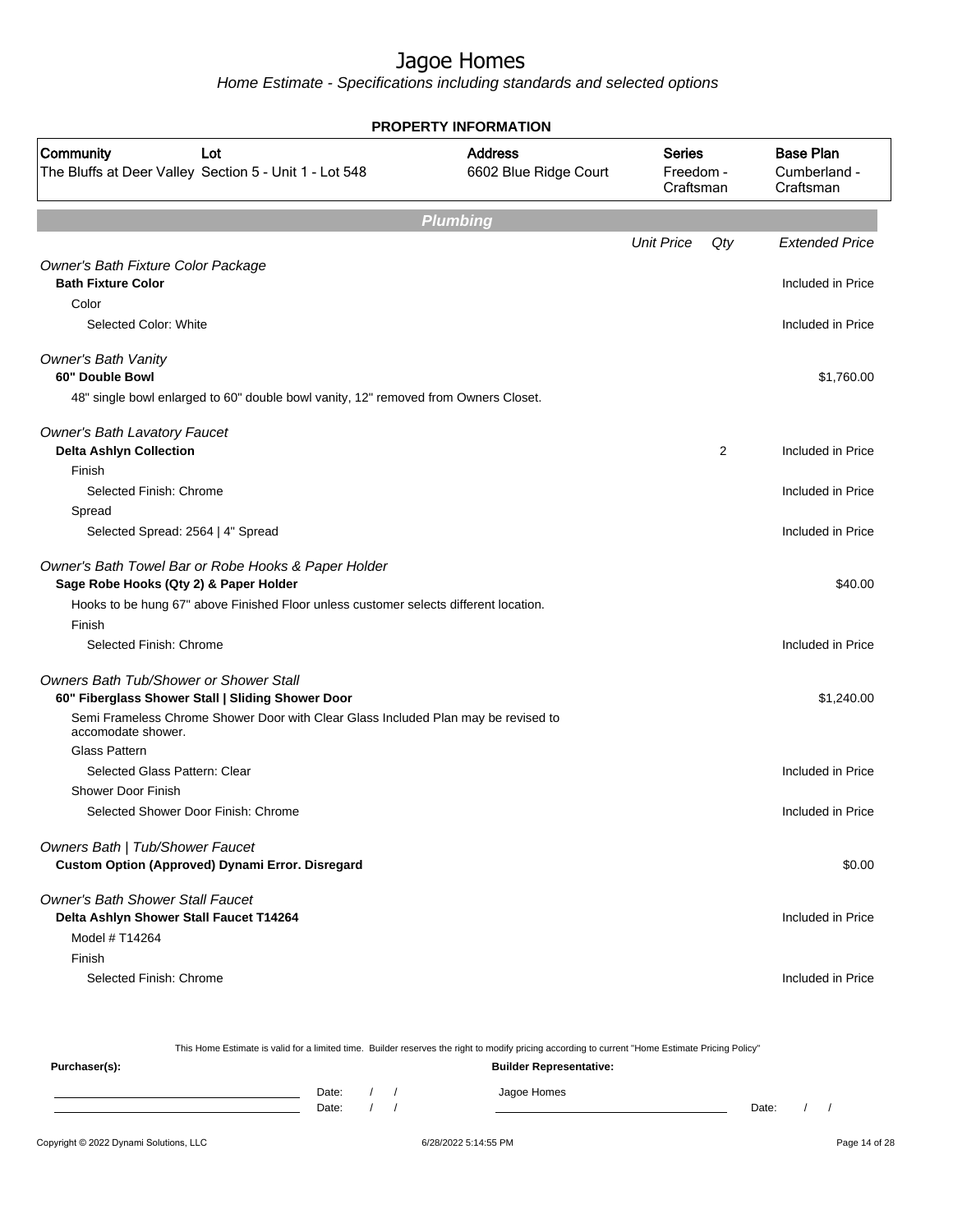| <b>PROPERTY INFORMATION</b>                                                             |                                         |                                         |     |                                               |  |  |  |  |  |  |  |
|-----------------------------------------------------------------------------------------|-----------------------------------------|-----------------------------------------|-----|-----------------------------------------------|--|--|--|--|--|--|--|
| Community<br>Lot<br>The Bluffs at Deer Valley Section 5 - Unit 1 - Lot 548              | <b>Address</b><br>6602 Blue Ridge Court | <b>Series</b><br>Freedom -<br>Craftsman |     | <b>Base Plan</b><br>Cumberland -<br>Craftsman |  |  |  |  |  |  |  |
|                                                                                         | <b>Plumbing</b>                         |                                         |     |                                               |  |  |  |  |  |  |  |
|                                                                                         |                                         | <b>Unit Price</b>                       | Qty | <b>Extended Price</b>                         |  |  |  |  |  |  |  |
| <b>Owner's Bath Commode</b><br>Standard 1.6 Gallon Commode, 2 pc.<br>1.6 Gallon<br>2 PC |                                         |                                         |     | Included in Price                             |  |  |  |  |  |  |  |
| <b>Bath 2 Fixture Color Package</b><br><b>Bath Fixture Color</b>                        |                                         |                                         |     | Included in Price                             |  |  |  |  |  |  |  |
| Color<br>Selected Color: White                                                          |                                         |                                         |     | Included in Price                             |  |  |  |  |  |  |  |
| Bath 2 Commode<br>Standard 1.6 Gallon Commode, 2 pc.<br>1.6 Gallon<br>2 PC              |                                         |                                         |     | Included in Price                             |  |  |  |  |  |  |  |
| <b>Bath 2 Lavatory Faucet</b><br><b>Delta Ashlyn Collection</b><br>Finish               |                                         |                                         |     | Included in Price                             |  |  |  |  |  |  |  |
| Selected Finish: Chrome                                                                 |                                         |                                         |     | Included in Price                             |  |  |  |  |  |  |  |
| Spread<br>Selected Spread: 2564   4" Spread                                             |                                         |                                         |     | Included in Price                             |  |  |  |  |  |  |  |
| Bath 2 Towel Bar & Paper Holder<br><b>Chrome Towel Bar &amp; Paper Holder</b>           |                                         |                                         |     | Included in Price                             |  |  |  |  |  |  |  |
| Bath 2 Tub/Shower or Shower Stall<br>60" Fiberglass Tub/Shower                          |                                         |                                         |     | Included in Price                             |  |  |  |  |  |  |  |
| <b>Bath 2 Tub/Shower Faucet</b><br>Delta Ashlyn Tub/Shower Faucet T14464<br>Finish      |                                         |                                         |     | Included in Price                             |  |  |  |  |  |  |  |
| Selected Finish: Chrome                                                                 |                                         |                                         |     | Included in Price                             |  |  |  |  |  |  |  |
| Powder Room Fixture Color Package<br><b>Bath Fixture Color</b>                          |                                         |                                         |     | Included in Price                             |  |  |  |  |  |  |  |
| Color<br>Selected Color: White                                                          |                                         |                                         |     | Included in Price                             |  |  |  |  |  |  |  |
| Powder Room Vanity / Pedestal<br><b>Pedestal Sink</b>                                   |                                         |                                         |     | Included in Price                             |  |  |  |  |  |  |  |

| This Home Estimate is valid for a limited time. Builder reserves the right to modify pricing according to current "Home Estimate Pricing Policy" |       |  |  |  |  |                                |       |  |
|--------------------------------------------------------------------------------------------------------------------------------------------------|-------|--|--|--|--|--------------------------------|-------|--|
| Purchaser(s):                                                                                                                                    |       |  |  |  |  | <b>Builder Representative:</b> |       |  |
|                                                                                                                                                  | Date: |  |  |  |  | Jagoe Homes                    |       |  |
|                                                                                                                                                  | Date: |  |  |  |  |                                | Date: |  |
|                                                                                                                                                  |       |  |  |  |  |                                |       |  |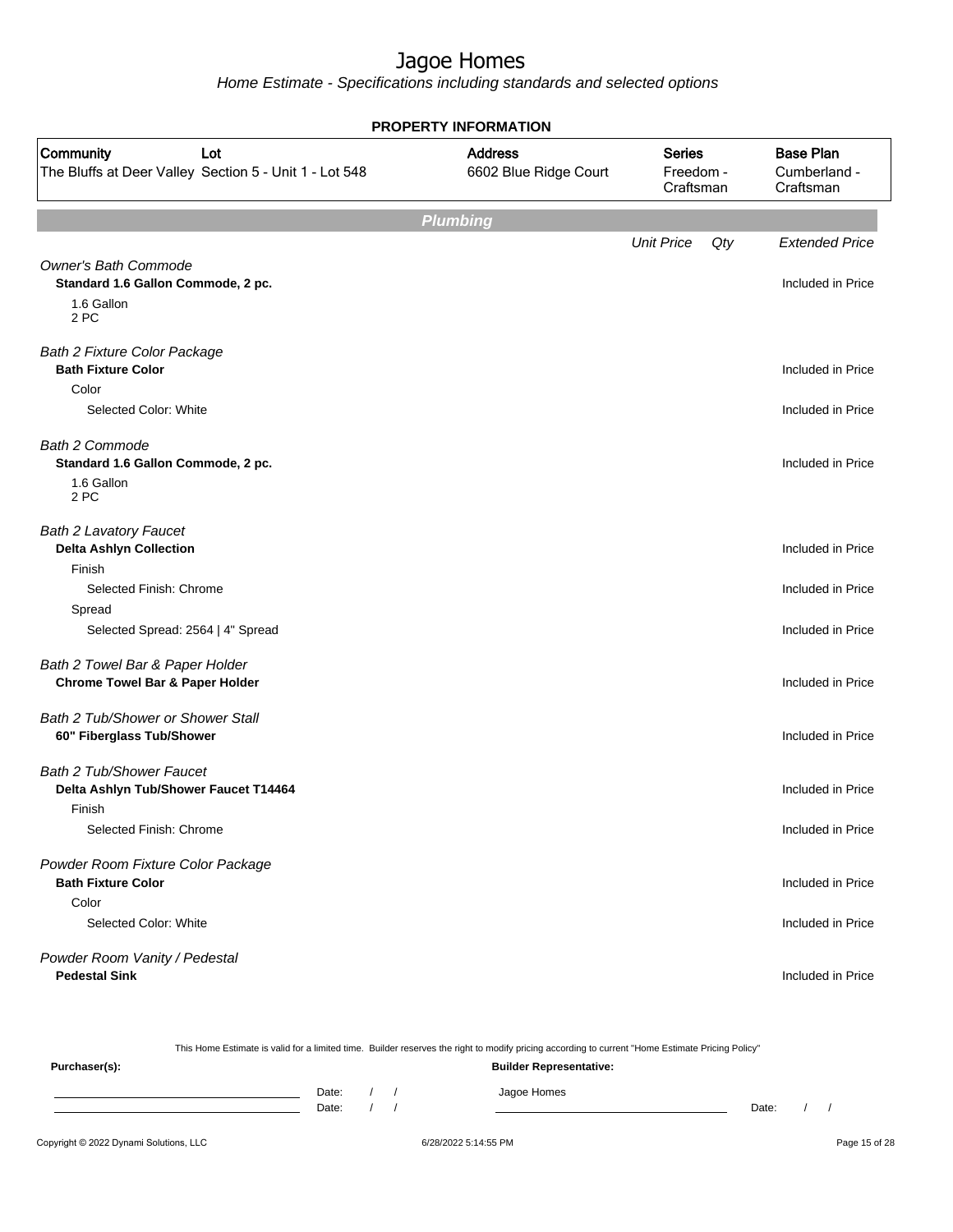|                                                                            | <b>PROPERTY INFORMATION</b>             |                                         |     |                                               |
|----------------------------------------------------------------------------|-----------------------------------------|-----------------------------------------|-----|-----------------------------------------------|
| Community<br>Lot<br>The Bluffs at Deer Valley Section 5 - Unit 1 - Lot 548 | <b>Address</b><br>6602 Blue Ridge Court | <b>Series</b><br>Freedom -<br>Craftsman |     | <b>Base Plan</b><br>Cumberland -<br>Craftsman |
|                                                                            | <b>Plumbing</b>                         |                                         |     |                                               |
|                                                                            |                                         | <b>Unit Price</b>                       | Qty | <b>Extended Price</b>                         |
| Powder Room Lavatory Faucet                                                |                                         |                                         |     |                                               |
| <b>Delta Ashlyn Collection</b>                                             |                                         |                                         |     | \$0.00                                        |
| Finish                                                                     |                                         |                                         |     |                                               |
| Selected Finish: Chrome                                                    |                                         |                                         |     | Included in Price                             |
| Spread                                                                     |                                         |                                         |     |                                               |
| Selected Spread: 2564   4" Spread                                          |                                         |                                         |     | Included in Price                             |
| Powder Room Towel Ring & Paper Holder                                      |                                         |                                         |     |                                               |
| <b>Chrome Towel Ring &amp; Paper Holder</b>                                |                                         |                                         |     | Included in Price                             |
| Powder Room Commode                                                        |                                         |                                         |     |                                               |
| Standard 1.6 Gallon Commode, 2 pc.                                         |                                         |                                         |     | Included in Price                             |
| 1.6 Gallon<br>2 PC                                                         |                                         |                                         |     |                                               |
| <b>Kitchen Sink</b>                                                        |                                         |                                         |     |                                               |
| Blanco Precis Undermount Sink - Super Single Bowl w/Chrome Disposal Flange |                                         |                                         |     | \$680.00                                      |
| Sink 9 1/2" Deep                                                           |                                         |                                         |     |                                               |
| Color                                                                      |                                         |                                         |     |                                               |
| Selected Color: Metallic Gray 440148                                       |                                         |                                         |     | Included in Price                             |
| <b>Kitchen Sink Faucet</b>                                                 |                                         |                                         |     |                                               |
| Kitchen Sink Faucet - Delta Emmaline Single Handle Pull Down #9182         |                                         |                                         |     | \$360.00                                      |
| Finish                                                                     |                                         |                                         |     |                                               |
| Selected Finish: Chrome                                                    |                                         |                                         |     | Included in Price                             |
| Kitchen Garbage Disposal                                                   |                                         |                                         |     |                                               |
| Garbage Disposal 1/3 hp                                                    |                                         |                                         |     | Included in Price                             |
| Kitchen Ice Maker Water Line                                               |                                         |                                         |     |                                               |
| <b>Ice Maker Water Line</b>                                                |                                         |                                         |     | Included in Price                             |
| Kitchen Gas Line for Range                                                 |                                         |                                         |     |                                               |
| Gas Line for Range, Includes 110-Volt Outlet                               |                                         |                                         |     | \$970.00                                      |
| Existing 220v outlet remains.                                              |                                         |                                         |     |                                               |
| <b>Entire Home Water Heater</b>                                            |                                         |                                         |     |                                               |
| <b>Tankless Water Heater</b>                                               |                                         |                                         |     | Included in Price                             |

|               |                                |  |  | This Home Estimate is valid for a limited time. Builder reserves the right to modify pricing according to current "Home Estimate Pricing Policy" |       |  |  |
|---------------|--------------------------------|--|--|--------------------------------------------------------------------------------------------------------------------------------------------------|-------|--|--|
| Purchaser(s): | <b>Builder Representative:</b> |  |  |                                                                                                                                                  |       |  |  |
|               | Date:                          |  |  | Jagoe Homes                                                                                                                                      |       |  |  |
|               | Date:                          |  |  |                                                                                                                                                  | Date: |  |  |
|               |                                |  |  |                                                                                                                                                  |       |  |  |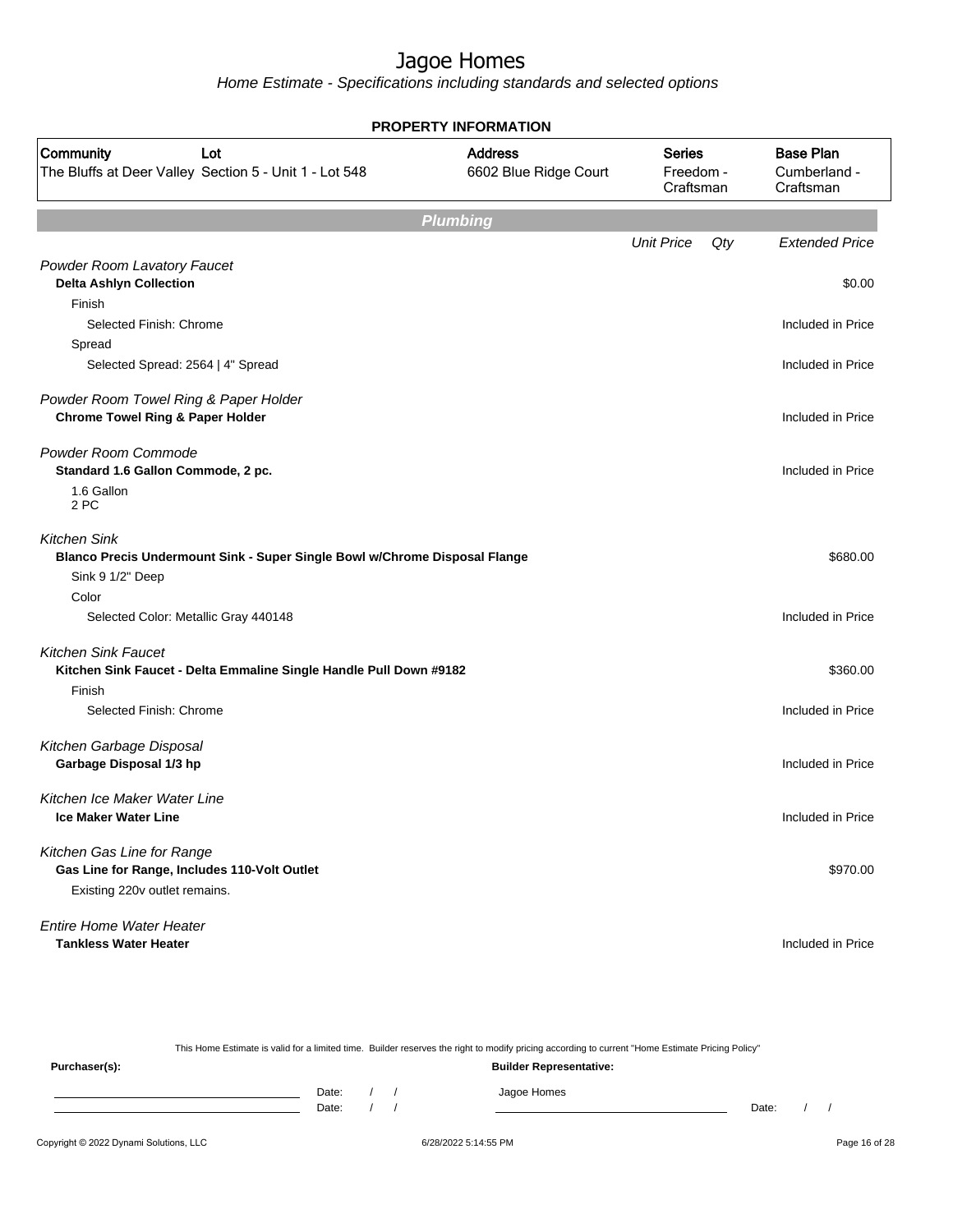|                                                                                                | <b>PROPERTY INFORMATION</b>             |                                         |     |                                               |
|------------------------------------------------------------------------------------------------|-----------------------------------------|-----------------------------------------|-----|-----------------------------------------------|
| Community<br>Lot<br>The Bluffs at Deer Valley Section 5 - Unit 1 - Lot 548                     | <b>Address</b><br>6602 Blue Ridge Court | <b>Series</b><br>Freedom -<br>Craftsman |     | <b>Base Plan</b><br>Cumberland -<br>Craftsman |
|                                                                                                | <b>Plumbing</b>                         |                                         |     |                                               |
|                                                                                                |                                         | <b>Unit Price</b>                       | Qty | <b>Extended Price</b>                         |
| Entire Home Main Water Shutoff Valve<br><b>Main Water Shutoff Valve</b>                        |                                         |                                         |     | Included in Price                             |
| <b>Entire Home Plumbing Supply Pipes</b><br><b>Plumbing Pipes: Water Continuous PEX Piping</b> |                                         |                                         |     | Included in Price                             |
| Entire Home Plumbing Waste & Vent Lines<br><b>Plumbing Drains and Vents PVC</b>                |                                         |                                         |     | Included in Price                             |
| Entire Home Secondary Shut-Off Valves<br>Secondary Shut-Off Valves at each fixture             |                                         |                                         |     | Included in Price                             |
| <b>Exterior Plumbing Sewer Lines</b><br>Plumbing Pipes: Exterior Sewer Lines PVC Schedule 40   |                                         |                                         |     | Included in Price                             |
| <b>Exterior Sillcocks</b><br><b>Outside Faucets Frost Proof (Per Plan)</b>                     |                                         |                                         |     | Included in Price                             |
|                                                                                                | <b>Electrical</b>                       |                                         |     |                                               |
|                                                                                                |                                         | <b>Unit Price</b>                       | Qty | <b>Extended Price</b>                         |
| Front Porch Light(s)<br><b>Recessed Lighting (Per Plan)</b>                                    |                                         |                                         |     | Included in Price                             |
| <b>Front Entry Ceiling Light</b><br>Recessed Light (1) ILO Standard Flush Mount                |                                         |                                         |     | \$70.00                                       |
| Main Level Stairway Landing Ceiling Fixture<br><b>Recessed Lighting (Per Plan)</b>             |                                         |                                         |     | Included in Price                             |
| <b>Family Room Ceiling Fixture</b><br>Ceiling Fan 52" Kichler Pro #330018, Fan Only            |                                         |                                         |     | Included in Price                             |
| Color<br>Selected Color: Brushed Nickel w/Silver Blades                                        |                                         |                                         |     | Included in Price                             |
| Family Room Recessed Light(s)<br><b>Recessed Lighting (Per Plan)</b>                           |                                         |                                         |     | Included in Price                             |
| <b>Kitchen Ceiling Lighting</b><br><b>Recessed Lighting (Per Plan)</b>                         |                                         |                                         |     | Included in Price                             |

| This Home Estimate is valid for a limited time. Builder reserves the right to modify pricing according to current "Home Estimate Pricing Policy" |                                |  |  |  |             |       |  |
|--------------------------------------------------------------------------------------------------------------------------------------------------|--------------------------------|--|--|--|-------------|-------|--|
| Purchaser(s):                                                                                                                                    | <b>Builder Representative:</b> |  |  |  |             |       |  |
|                                                                                                                                                  | Date:                          |  |  |  | Jagoe Homes |       |  |
|                                                                                                                                                  | Date:                          |  |  |  |             | Date: |  |
|                                                                                                                                                  |                                |  |  |  |             |       |  |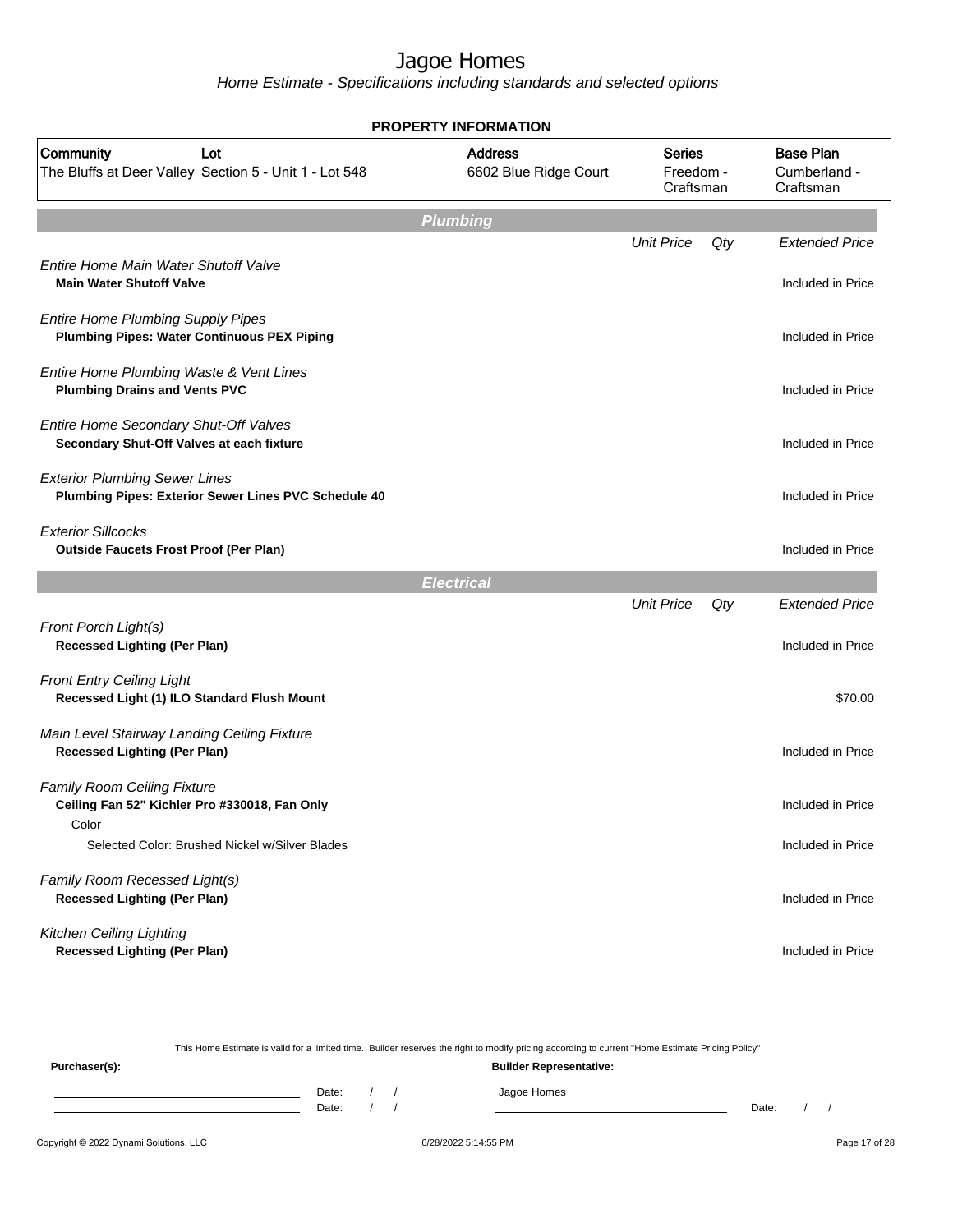Home Estimate - Specifications including standards and selected options

|                                                                                                                                                                                                                                         | <b>PROPERTY INFORMATION</b>             |                                         |     |                                               |
|-----------------------------------------------------------------------------------------------------------------------------------------------------------------------------------------------------------------------------------------|-----------------------------------------|-----------------------------------------|-----|-----------------------------------------------|
| Community<br>Lot<br>The Bluffs at Deer Valley Section 5 - Unit 1 - Lot 548                                                                                                                                                              | <b>Address</b><br>6602 Blue Ridge Court | <b>Series</b><br>Freedom -<br>Craftsman |     | <b>Base Plan</b><br>Cumberland -<br>Craftsman |
|                                                                                                                                                                                                                                         | <b>Electrical</b>                       |                                         |     |                                               |
|                                                                                                                                                                                                                                         |                                         | <b>Unit Price</b>                       | Qty | <b>Extended Price</b>                         |
| Kitchen Pendant Light ILO (1) Recessed Cans<br>Pendant Hanging Task Light - Kichler Everly #42046 (Qty 1) ILO Recessed Can above<br><b>Sink</b><br>Finish                                                                               |                                         |                                         |     | \$210.00                                      |
| Selected Finish: Chrome                                                                                                                                                                                                                 |                                         |                                         |     | Included in Price                             |
| Kitchen Under Cabinet Light<br>Under Cabinet Lighting Package, qty 3<br>Includes one under counter lighting package to be installed in predetermined location under<br>wall cabinets in the kitchen.<br>Includes 3 under counter lights |                                         |                                         |     | \$360.00                                      |
| <b>Kitchen GFI Outlet</b><br>Interior GFI Outlet(s)                                                                                                                                                                                     |                                         |                                         |     | Included in Price                             |
| Kitchen Range Receptacle                                                                                                                                                                                                                |                                         |                                         |     |                                               |
| Range 220 Volt Receptacle                                                                                                                                                                                                               |                                         |                                         |     | Included in Price                             |
| Dining Area Ceiling Light(s)<br><b>Recessed Lighting (Per Plan)</b>                                                                                                                                                                     |                                         |                                         |     | Included in Price                             |
| Powder Room Vanity Light<br>Shailene   3 Light   21"   45574                                                                                                                                                                            |                                         |                                         |     | \$110.00                                      |
| The straight lines and up-sized satin etched glass of this bath light from the Shailene<br>Collection create the perfect casual look for the updated urban lifestyle.<br>Finish                                                         |                                         |                                         |     |                                               |
| Selected Finish: Chrome                                                                                                                                                                                                                 |                                         |                                         |     | Included in Price                             |
| Powder Room Fan or Fan/Light<br><b>Bath Exhaust Fan w/ Light</b>                                                                                                                                                                        |                                         |                                         |     | Included in Price                             |
| Main Level Hall Ceiling Light(s)<br>Flush Mount Light   2 Bulb<br>Finish                                                                                                                                                                |                                         |                                         |     | Included in Price                             |
| Selected Finish: Brushed Nickel                                                                                                                                                                                                         |                                         |                                         |     | Included in Price                             |
| <b>Laundry Ceiling Light</b><br>Satco - 7" Square Flush Mount, 13.5 Watt/LED                                                                                                                                                            |                                         |                                         |     | \$25.00                                       |
| Laundry Dryer Receptacle<br>Dryer 220 Volt Receptacle                                                                                                                                                                                   |                                         |                                         |     | Included in Price                             |

This Home Estimate is valid for a limited time. Builder reserves the right to modify pricing according to current "Home Estimate Pricing Policy"

**Purchaser(s): Builder Representative:** Date: / / Jagoe Homes<br>Date: / / Jagoe Homes Date: / / Date: / /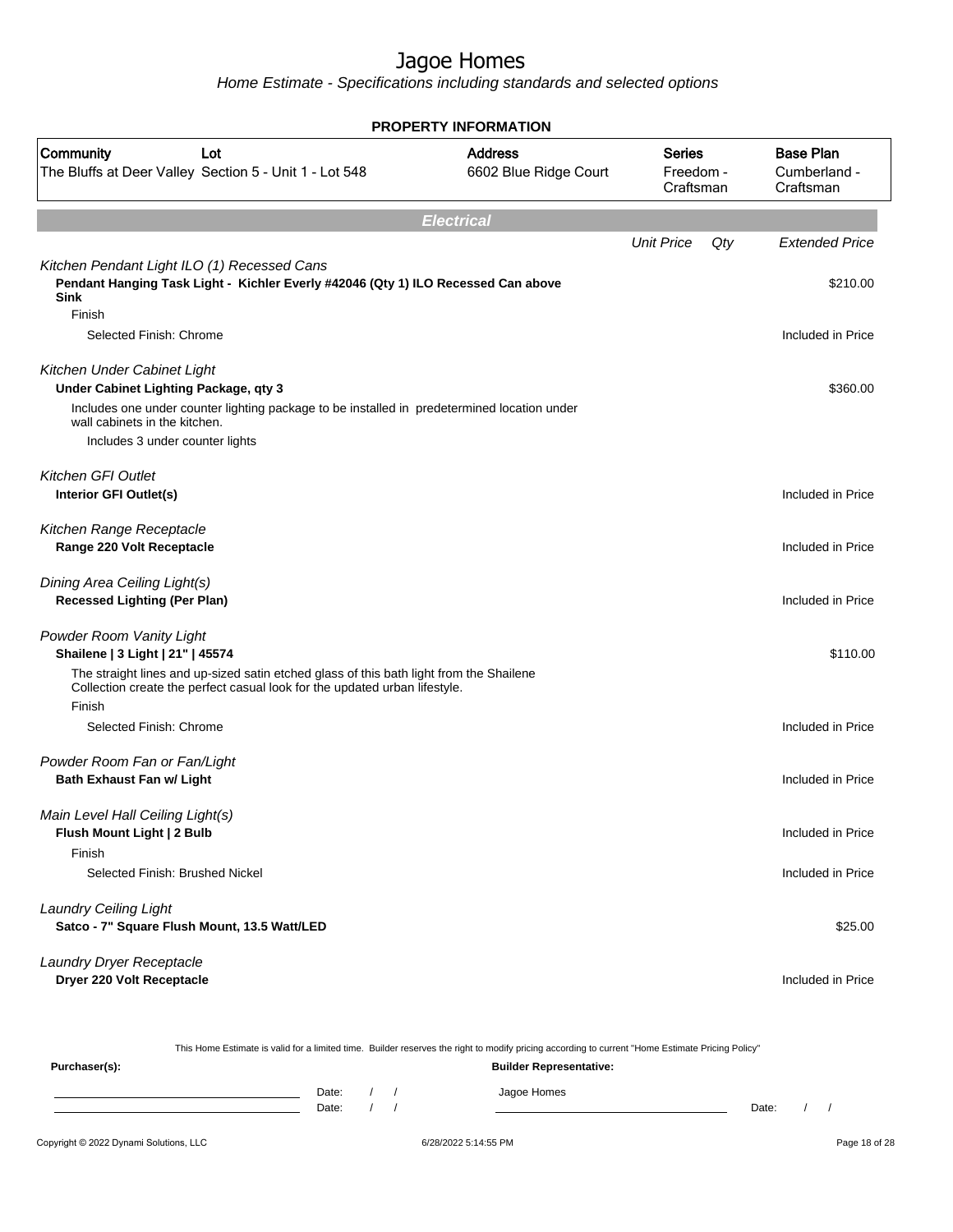Home Estimate - Specifications including standards and selected options

|                                                                                                                                                                                 | <b>PROPERTY INFORMATION</b>             |                                         |     |                                               |
|---------------------------------------------------------------------------------------------------------------------------------------------------------------------------------|-----------------------------------------|-----------------------------------------|-----|-----------------------------------------------|
| Community<br>Lot<br>The Bluffs at Deer Valley Section 5 - Unit 1 - Lot 548                                                                                                      | <b>Address</b><br>6602 Blue Ridge Court | <b>Series</b><br>Freedom -<br>Craftsman |     | <b>Base Plan</b><br>Cumberland -<br>Craftsman |
|                                                                                                                                                                                 | <b>Electrical</b>                       |                                         |     |                                               |
|                                                                                                                                                                                 |                                         | <b>Unit Price</b>                       | Qty | <b>Extended Price</b>                         |
| <b>Owner's Suite Ceiling Light</b><br>Recessed Lighting (4) ILO Standard Bedroom Flush Mount Light                                                                              |                                         |                                         |     | \$470.00                                      |
| Owner's Closet Light(s)<br>Satco - 7" Square Flush Mount, 13.5 Watt/LED                                                                                                         |                                         |                                         |     | \$25.00                                       |
| <b>Owner's Bath Vanity Light</b><br>Shailene   3 Light   21"   45574   Qty 2                                                                                                    |                                         |                                         |     | \$270.00                                      |
| The straight lines and up-sized satin etched glass of this bath light from the Shailene<br>Collection create the perfect casual look for the updated urban lifestyle.<br>Finish |                                         |                                         |     |                                               |
| Selected Finish: Chrome                                                                                                                                                         |                                         |                                         |     | Included in Price                             |
| Owner's Bath Additional Tub/Shower Light<br>Additional Tub/Shower Light Fixture w/ Switch                                                                                       |                                         |                                         |     | \$195.00                                      |
| Includes one tub/shower special recessed light fixture with switch in choice of bathroom.                                                                                       |                                         |                                         |     |                                               |
| Technical Specification: Buyer must indicate choice of bath.                                                                                                                    |                                         |                                         |     |                                               |
| Owner's Bath Exhaust Fan or Fan/Light<br>Bath Exhaust Fan, Fan Only                                                                                                             |                                         |                                         |     | Included in Price                             |
| <b>Owner's Bath GFI Outlet</b><br><b>GFI Interior Outlet(s)</b>                                                                                                                 |                                         |                                         |     | Included in Price                             |
| <b>Bedroom 2 Ceiling Light</b><br>Flush Mount Light   3 Bulb                                                                                                                    |                                         |                                         |     | Included in Price                             |
| Finish<br>Selected Finish: Brushed Nickel                                                                                                                                       |                                         |                                         |     | Included in Price                             |
| <b>Bedroom 3 Ceiling Light</b><br>Flush Mount Light   3 Bulb                                                                                                                    |                                         |                                         |     | Included in Price                             |
| Finish<br>Selected Finish: Brushed Nickel                                                                                                                                       |                                         |                                         |     | Included in Price                             |
| Bedroom 4 Ceiling Light(s)<br>Flush Mount Light   3 Bulb<br>Finish                                                                                                              |                                         |                                         |     | Included in Price                             |
| Selected Finish: Brushed Nickel                                                                                                                                                 |                                         |                                         |     | Included in Price                             |

This Home Estimate is valid for a limited time. Builder reserves the right to modify pricing according to current "Home Estimate Pricing Policy" **Purchaser(s): Builder Representative:** Date: / / Jagoe Homes<br>Date: / / Jagoe Homes Date: / / **Date: / / 2006** Date: / / / Date: / / /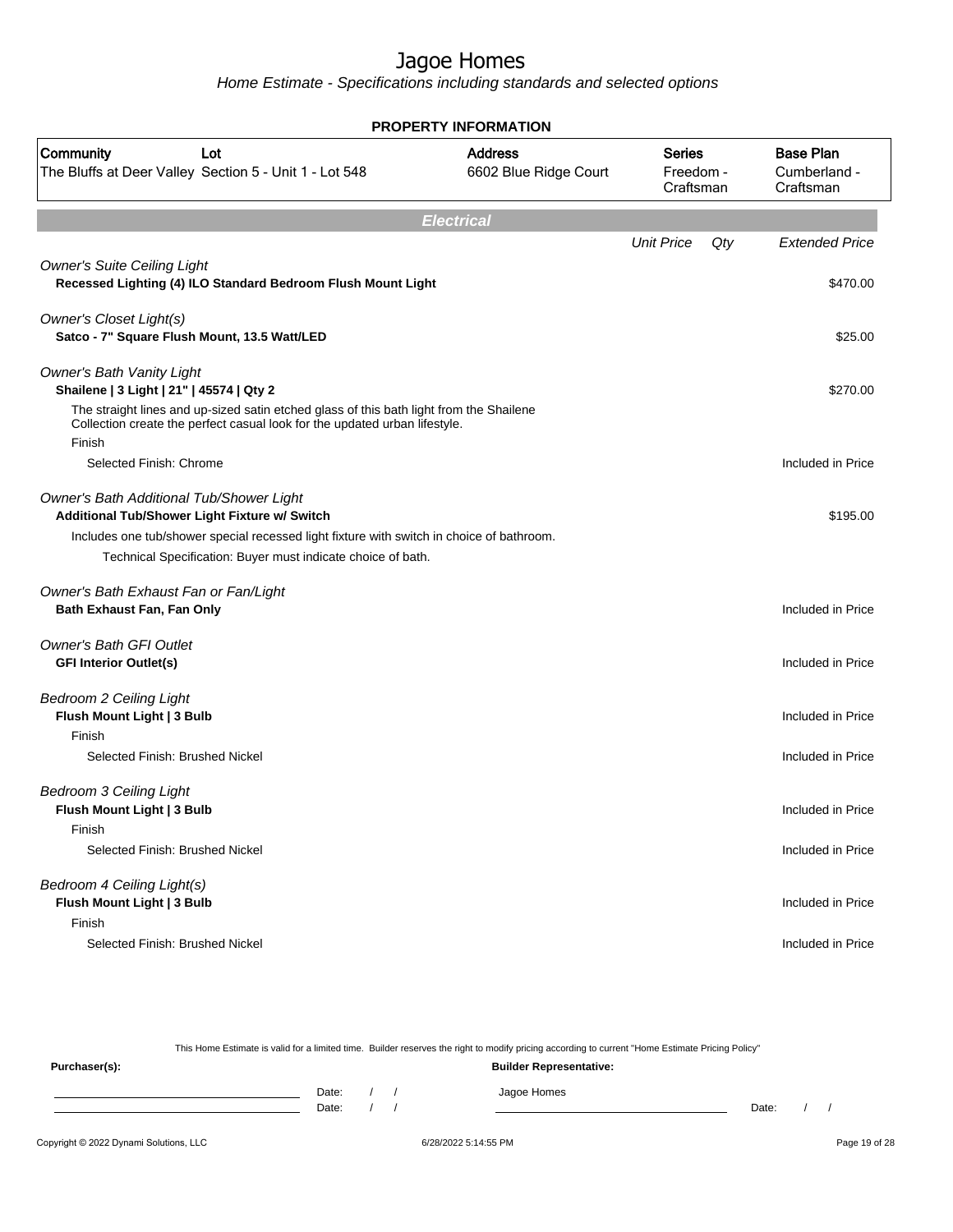Home Estimate - Specifications including standards and selected options

|                                                                                                                                                                                 | <b>PROPERTY INFORMATION</b>             |                                  |                                               |
|---------------------------------------------------------------------------------------------------------------------------------------------------------------------------------|-----------------------------------------|----------------------------------|-----------------------------------------------|
| Community<br>Lot<br>The Bluffs at Deer Valley Section 5 - Unit 1 - Lot 548                                                                                                      | <b>Address</b><br>6602 Blue Ridge Court | Series<br>Freedom -<br>Craftsman | <b>Base Plan</b><br>Cumberland -<br>Craftsman |
|                                                                                                                                                                                 | <b>Electrical</b>                       |                                  |                                               |
| <b>Bath 2 Vanity Light</b>                                                                                                                                                      |                                         | <b>Unit Price</b>                | Qty<br><b>Extended Price</b>                  |
| Shailene   4 Lite   29 1/2"   45575                                                                                                                                             |                                         |                                  | \$140.00                                      |
| The straight lines and up-sized satin etched glass of this bath light from the Shailene<br>Collection create the perfect casual look for the updated urban lifestyle.<br>Finish |                                         |                                  |                                               |
| Selected Finish: Chrome                                                                                                                                                         |                                         |                                  | Included in Price                             |
| Bath 2 Additional Tub/Shower Light<br>Additional Tub/Shower Light Fixture w/ Switch                                                                                             |                                         |                                  | \$240.00                                      |
| Includes one tub/shower special recessed light fixture with switch in choice of bathroom.<br>Technical Specification: Buyer must indicate choice of bath.                       |                                         |                                  |                                               |
|                                                                                                                                                                                 |                                         |                                  |                                               |
| Bath 2 Exhaust Fan or Fan/Light<br>Bath Exhaust Fan, Fan Only                                                                                                                   |                                         |                                  | Included in Price                             |
| <b>Bath 2 GFI Outlet</b><br>Interior GFI Outlet(s)                                                                                                                              |                                         |                                  | Included in Price                             |
| 2nd Level Hall Ceiling Light(s)<br>Flush Mount Light   2 Bulb<br>Finish                                                                                                         |                                         |                                  | Included in Price                             |
| Selected Finish: Brushed Nickel                                                                                                                                                 |                                         |                                  | Included in Price                             |
| Loft Ceiling Light(s)<br>Ceiling Fan 52" Kichler Pro Select #330017, w/Bowl LED Light                                                                                           |                                         |                                  | \$290.00                                      |
| Color<br>Selected Color: Brushed Nickel w/Silver Blades                                                                                                                         |                                         |                                  | Included in Price                             |
| <b>Stairway Ceiling Lighting</b><br><b>Recessed Lighting (Per Plan)</b>                                                                                                         |                                         |                                  | Included in Price                             |
| Garage Ceiling Light(s)<br>Keyless (2)                                                                                                                                          |                                         |                                  | Included in Price                             |
| Garage Opener<br><b>Garage Door Opener Pre-Wire</b>                                                                                                                             |                                         |                                  | Included in Price                             |

Copyright © 2022 Dynami Solutions, LLC <br>
6/28/2022 5:14:55 PM example and the Copyright © 2022 Dynami Solutions, LLC This Home Estimate is valid for a limited time. Builder reserves the right to modify pricing according to current "Home Estimate Pricing Policy" **Purchaser(s): Builder Representative:** Date: / / Jagoe Homes<br>Date: / / Jagoe Homes Date: / / **Date: / / 2006** Date: / / / Date: / / /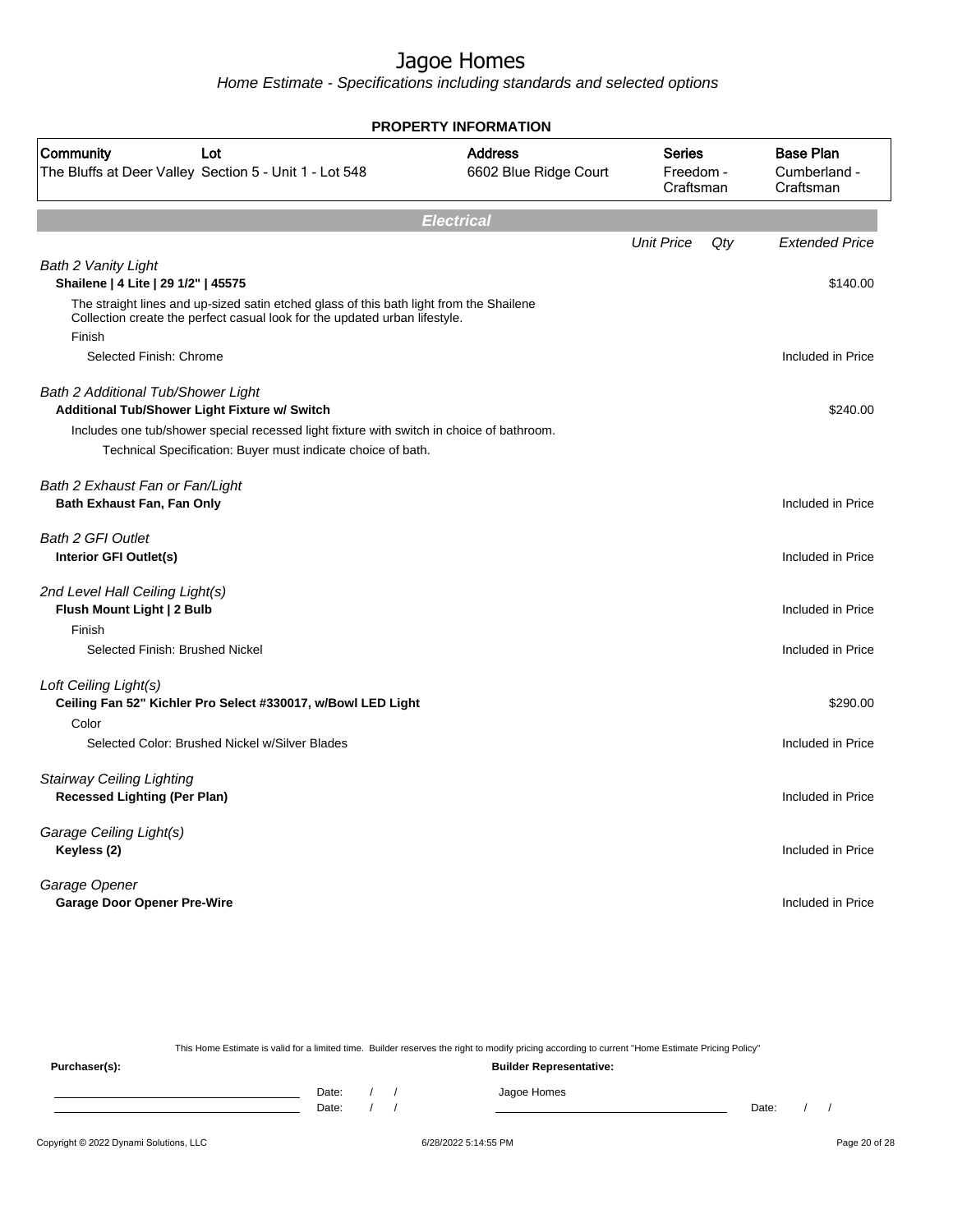|                                                                                                                                                                                                                                                                                                                                            | <b>PROPERTY INFORMATION</b>             |                                         |     |                                               |
|--------------------------------------------------------------------------------------------------------------------------------------------------------------------------------------------------------------------------------------------------------------------------------------------------------------------------------------------|-----------------------------------------|-----------------------------------------|-----|-----------------------------------------------|
| Community<br>Lot<br>The Bluffs at Deer Valley Section 5 - Unit 1 - Lot 548                                                                                                                                                                                                                                                                 | <b>Address</b><br>6602 Blue Ridge Court | <b>Series</b><br>Freedom -<br>Craftsman |     | <b>Base Plan</b><br>Cumberland -<br>Craftsman |
|                                                                                                                                                                                                                                                                                                                                            | <b>Electrical</b>                       |                                         |     |                                               |
|                                                                                                                                                                                                                                                                                                                                            |                                         | <b>Unit Price</b>                       | Qty | <b>Extended Price</b>                         |
| Garage Exterior Light<br>Coach Light Kichler #49926 BKT Capanna                                                                                                                                                                                                                                                                            |                                         |                                         |     | Included in Price                             |
| The 16" 1-light outdoor wall light from the Capanna™ collection features waterfall glass.                                                                                                                                                                                                                                                  |                                         |                                         |     |                                               |
| Technical Specification: Width: 10.50"<br>Height: 16.00"                                                                                                                                                                                                                                                                                   |                                         |                                         |     |                                               |
| Finish                                                                                                                                                                                                                                                                                                                                     |                                         |                                         |     |                                               |
| Selected Finish: Textured Black                                                                                                                                                                                                                                                                                                            |                                         |                                         |     | Included in Price                             |
| <b>Outside Retreat Light</b><br>Exterior Kichler Light #49924 Capanna                                                                                                                                                                                                                                                                      |                                         |                                         |     | Included in Price                             |
| The 10.25" 1-light outdoor wall light from the Capanna(TM) collection gives the classic<br>lantern light a linear update. A textured black finish and squared edges, including a capstone<br>finial, combine with artful waterfall glass to create a style that works on homes with modern,<br>transitional or arts & crafts architecture. |                                         |                                         |     |                                               |
| 6.50W X 10.25H<br>Finish                                                                                                                                                                                                                                                                                                                   |                                         |                                         |     |                                               |
| Selected Finish: Black Textured                                                                                                                                                                                                                                                                                                            |                                         |                                         |     | Included in Price                             |
| <b>Attic Light</b><br><b>Attic Lights Keyless</b>                                                                                                                                                                                                                                                                                          |                                         |                                         |     | Included in Price                             |
| <b>Front Door Doorbell Button</b><br><b>Doorbell Button at Front Door</b>                                                                                                                                                                                                                                                                  |                                         |                                         |     | Included in Price                             |
| <b>Front Door Door Chime</b><br><b>Door Chime</b>                                                                                                                                                                                                                                                                                          |                                         |                                         |     | Included in Price                             |
| <b>Entire Home - Electrical Outlets and Switches</b><br>Electrical Outlets & Switches per Plan & Code                                                                                                                                                                                                                                      |                                         |                                         |     | Included in Price                             |
| Color                                                                                                                                                                                                                                                                                                                                      |                                         |                                         |     |                                               |
| Selected Color: White                                                                                                                                                                                                                                                                                                                      |                                         |                                         |     | Included in Price                             |
| Entire Home - Braced and Wired for Future Ceiling Fan at Existing Ceiling Light<br>Light Location Braced and Wired for Future Ceiling Fan                                                                                                                                                                                                  |                                         | \$115.00                                | 3   | \$345.00                                      |
| Includes addition of bracing and box for ceiling fan addition with a switch                                                                                                                                                                                                                                                                |                                         |                                         |     |                                               |
| Comments: Bedrooms 2, 3, and 4                                                                                                                                                                                                                                                                                                             |                                         |                                         |     |                                               |
| Entire Home - Braced and Wired for Future Ceiling Fan with Switch<br>Light Outlet with 2 Switches, Capped with Plate Cover, Braced & Wired for Future Ceiling<br>Fan                                                                                                                                                                       |                                         |                                         |     | \$200.00                                      |
| <b>Comments: Owner's</b>                                                                                                                                                                                                                                                                                                                   |                                         |                                         |     |                                               |
| This Home Estimate is valid for a limited time. Builder reserves the right to modify pricing according to current "Home Estimate Pricing Policy"                                                                                                                                                                                           |                                         |                                         |     |                                               |
| Purchaser(s):                                                                                                                                                                                                                                                                                                                              | <b>Builder Representative:</b>          |                                         |     |                                               |
| Date:<br>$\sqrt{ }$                                                                                                                                                                                                                                                                                                                        | Jagoe Homes                             |                                         |     |                                               |
| $\left  \right $<br>Date:                                                                                                                                                                                                                                                                                                                  |                                         |                                         |     | $1 \quad 1$<br>Date:                          |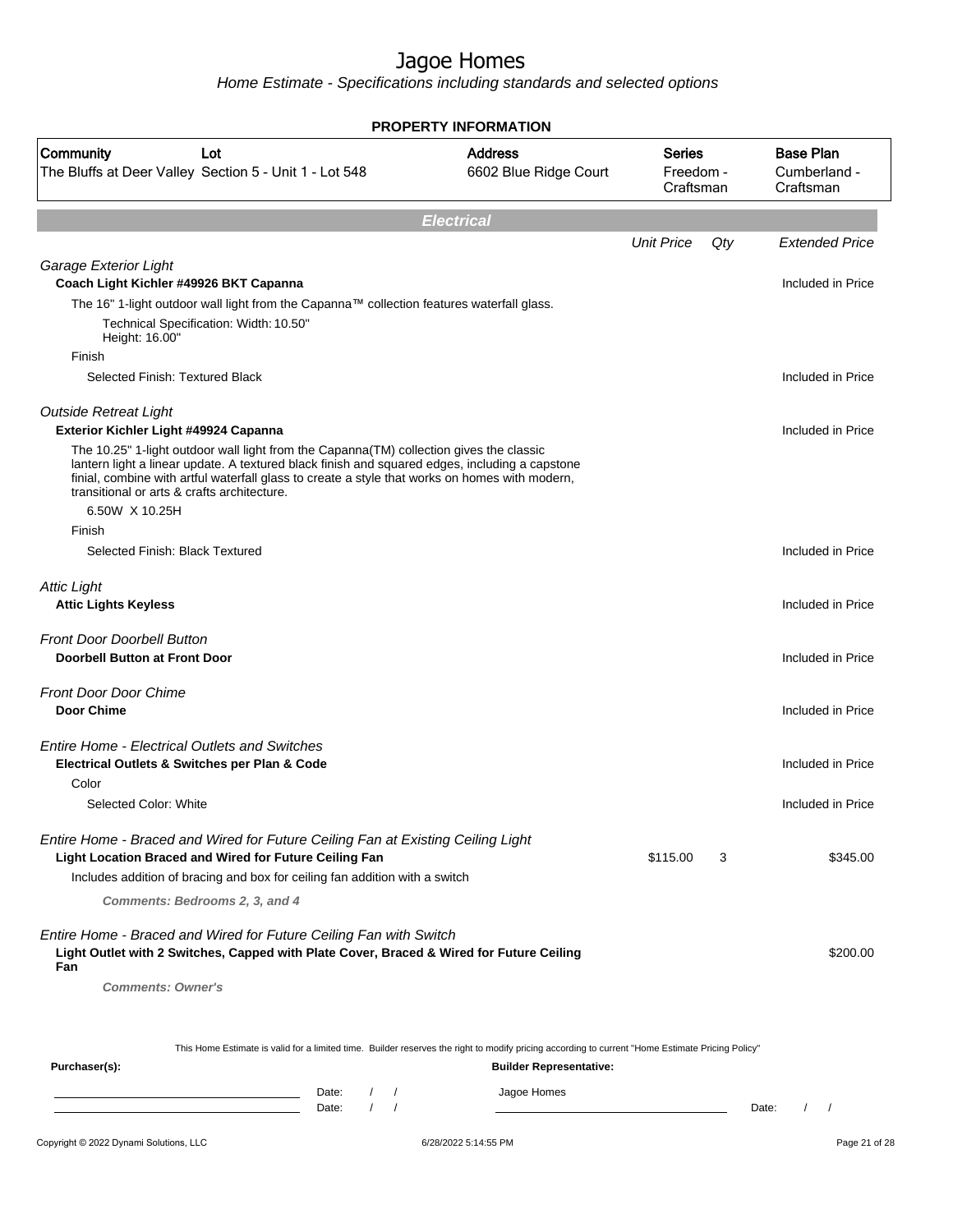|                                                                                                                                                                                                                                                                                                                                                                                                                                                                                            | <b>PROPERTY INFORMATION</b>             |                                         |       |                                               |
|--------------------------------------------------------------------------------------------------------------------------------------------------------------------------------------------------------------------------------------------------------------------------------------------------------------------------------------------------------------------------------------------------------------------------------------------------------------------------------------------|-----------------------------------------|-----------------------------------------|-------|-----------------------------------------------|
| Community<br>Lot<br>The Bluffs at Deer Valley Section 5 - Unit 1 - Lot 548                                                                                                                                                                                                                                                                                                                                                                                                                 | <b>Address</b><br>6602 Blue Ridge Court | <b>Series</b><br>Freedom -<br>Craftsman |       | <b>Base Plan</b><br>Cumberland -<br>Craftsman |
|                                                                                                                                                                                                                                                                                                                                                                                                                                                                                            | <b>Electrical</b>                       |                                         |       |                                               |
|                                                                                                                                                                                                                                                                                                                                                                                                                                                                                            |                                         | <b>Unit Price</b>                       | Qty   | <b>Extended Price</b>                         |
| <b>Entire Home Electrical Service</b><br><b>Electrical Service 200 AMP</b><br>Includes 200 AMP electric service upgrade for the entire house.                                                                                                                                                                                                                                                                                                                                              |                                         |                                         |       | Included in Price                             |
| <b>Exterior Electrical Service</b><br><b>Electrical Service Underground</b>                                                                                                                                                                                                                                                                                                                                                                                                                |                                         |                                         |       | Included in Price                             |
| <b>Smoke Detectors</b><br>Smoke Detectors, per plan                                                                                                                                                                                                                                                                                                                                                                                                                                        |                                         |                                         |       | Included in Price                             |
| <b>Carbon Monoxide Detectors</b><br>Carbon Monoxide Detectors, per plan                                                                                                                                                                                                                                                                                                                                                                                                                    |                                         |                                         |       | Included in Price                             |
|                                                                                                                                                                                                                                                                                                                                                                                                                                                                                            | <b>Structured Wiring   Smart Home</b>   |                                         |       |                                               |
|                                                                                                                                                                                                                                                                                                                                                                                                                                                                                            |                                         | <b>Unit Price</b>                       | Qty   | <b>Extended Price</b>                         |
| Home Run   Included<br><b>Location Per Plan</b>                                                                                                                                                                                                                                                                                                                                                                                                                                            |                                         |                                         |       | Included in Price                             |
| Included:<br>- Central Wiring Panel w/ Hinged Door (Qty 1)<br>- Dedicated 100V Outlet<br>- 1" Conduit with Pull String to Exterior Service (Qty 1)<br>- Coax from Panel to Exterior Service (Qty 1)<br>- Shielded Cat6 w/ Male Termination   Panel to Owners   Labeled at Panel (Qty 1)<br>- Shielded Cat6 w/ Male Termination   Panel to Family Room   Labeled at Panel (Qty 1)<br>Central Wiring Panel Locations determined based on overall home layout and efficient<br>WIFI coverage. |                                         |                                         |       |                                               |
| Family Room   Included                                                                                                                                                                                                                                                                                                                                                                                                                                                                     |                                         |                                         |       |                                               |
| <b>Location Per Plan</b><br>Included:<br>- Coax to Exterior Service (Qty 1)<br>- Shielded Cat6 w/ Female Termination   Family Room to Panel   Labeled at Panel (Qty 1)                                                                                                                                                                                                                                                                                                                     |                                         |                                         |       | Included in Price                             |
| Owners Suite   Included<br><b>Location Per Plan</b><br>Included:                                                                                                                                                                                                                                                                                                                                                                                                                           |                                         |                                         |       | Included in Price                             |
| *Coax to Exterior Service (Qty 1)*<br>*Shielded Cat6 w/ Female Termination   Owners to Panel   Labeled at Panel (Qty 1)*                                                                                                                                                                                                                                                                                                                                                                   |                                         |                                         |       |                                               |
|                                                                                                                                                                                                                                                                                                                                                                                                                                                                                            | <b>HVAC</b>                             |                                         |       |                                               |
| <b>Entire Home Air Conditioner</b>                                                                                                                                                                                                                                                                                                                                                                                                                                                         |                                         | <b>Unit Price</b>                       | Qty   | <b>Extended Price</b>                         |
| 14 Seer Air Conditioning System<br>This Home Estimate is valid for a limited time. Builder reserves the right to modify pricing according to current "Home Estimate Pricing Policy"<br>Purchaser(s):                                                                                                                                                                                                                                                                                       | <b>Builder Representative:</b>          |                                         |       | Included in Price                             |
| Date:<br>$\sqrt{ }$<br>the control of the control of the control of the control of<br>$\prime$<br>Date:<br>$\prime$                                                                                                                                                                                                                                                                                                                                                                        | Jagoe Homes                             |                                         | Date: | $\prime$<br>$\prime$                          |
| Copyright © 2022 Dynami Solutions, LLC                                                                                                                                                                                                                                                                                                                                                                                                                                                     | 6/28/2022 5:14:55 PM                    |                                         |       | Page 22 of 28                                 |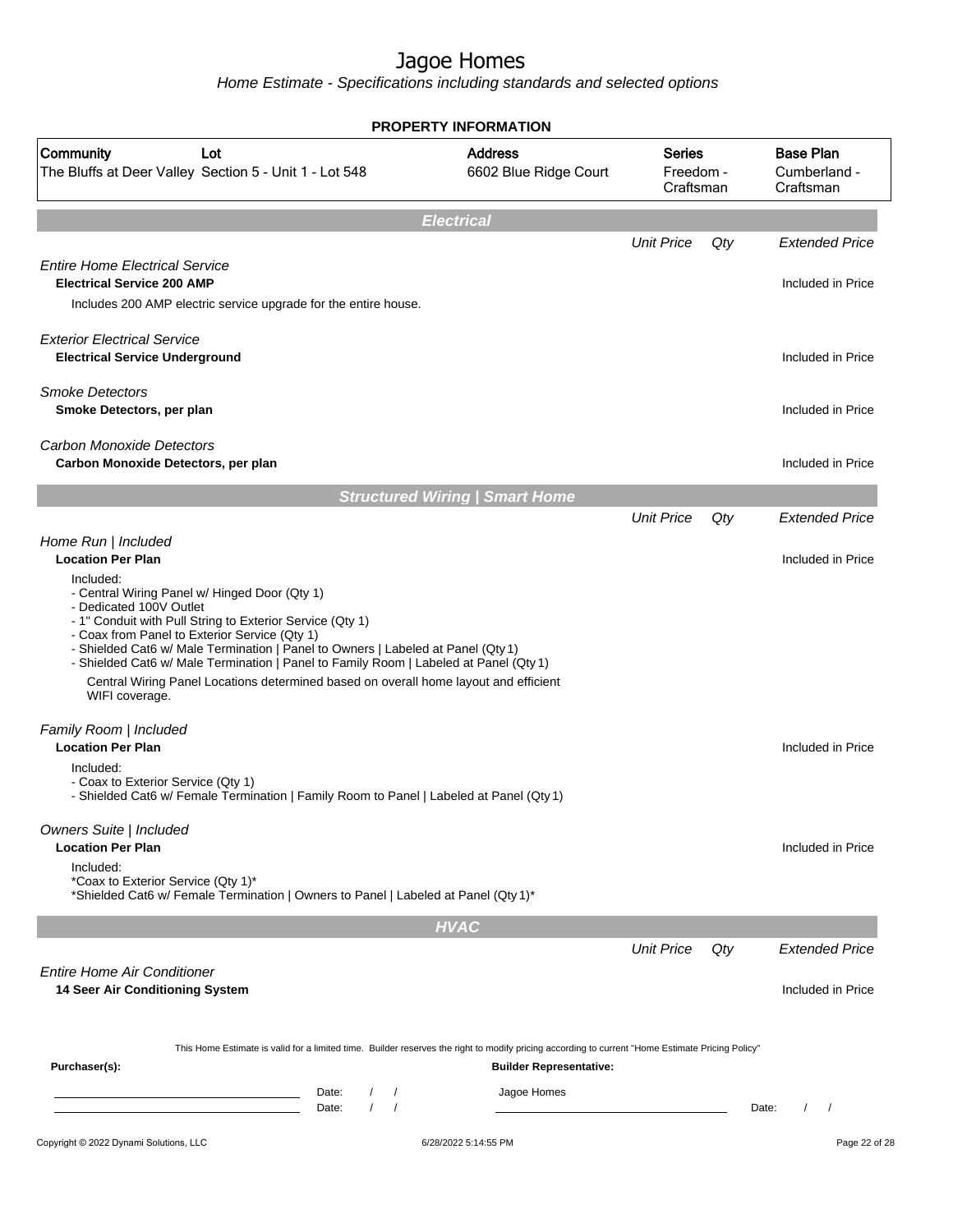|                                                                                             | <b>PROPERTY INFORMATION</b>             |                                         |     |                                               |
|---------------------------------------------------------------------------------------------|-----------------------------------------|-----------------------------------------|-----|-----------------------------------------------|
| Community<br>Lot<br>The Bluffs at Deer Valley Section 5 - Unit 1 - Lot 548                  | <b>Address</b><br>6602 Blue Ridge Court | <b>Series</b><br>Freedom -<br>Craftsman |     | <b>Base Plan</b><br>Cumberland -<br>Craftsman |
|                                                                                             | <b>HVAC</b>                             |                                         |     |                                               |
|                                                                                             |                                         | <b>Unit Price</b>                       | Qty | <b>Extended Price</b>                         |
| <b>Entire Home Air Conditioner</b><br>Up to 14 Seer Air Conditioning System                 |                                         |                                         |     |                                               |
| <b>Entire Home Furnace</b><br>92% Plus High Efficiency Gas Home Furnace                     |                                         |                                         |     | Included in Price                             |
| Includes 92% plus high efficiency gas home furnace                                          |                                         |                                         |     |                                               |
| Builder makes no guarantee with respect to heating and cooling cost                         |                                         |                                         |     |                                               |
|                                                                                             |                                         |                                         |     |                                               |
| Entire Home Furnace Filter<br>Aprilaire Model 2000 Series Air Filter                        |                                         |                                         |     | Included in Price                             |
|                                                                                             |                                         |                                         |     |                                               |
| <b>Entire Home Thermostat</b>                                                               |                                         |                                         |     |                                               |
| <b>Programmable Thermostat</b>                                                              |                                         |                                         |     | Included in Price                             |
| <b>Indoor Air Quality</b>                                                                   |                                         |                                         |     |                                               |
| Honeywell Fresh Air Ventilation System                                                      |                                         |                                         |     | Included in Price                             |
|                                                                                             |                                         |                                         |     |                                               |
| <b>Entire Home Duct System</b><br><b>Flexible Duct</b>                                      |                                         |                                         |     | Included in Price                             |
|                                                                                             |                                         |                                         |     |                                               |
| <b>Entire Home Return Air</b>                                                               |                                         |                                         |     |                                               |
| <b>Multiple Return Air Vents</b>                                                            |                                         |                                         |     | Included in Price                             |
| One Return per Bedroom & One Central Return                                                 |                                         |                                         |     |                                               |
| Laundry Dryer Vent                                                                          |                                         |                                         |     |                                               |
| <b>Dryer Vent Vented to Outside</b>                                                         |                                         |                                         |     | Included in Price                             |
|                                                                                             | <b>Floor Coverings</b>                  |                                         |     |                                               |
|                                                                                             |                                         | <b>Unit Price</b>                       | Qty | <b>Extended Price</b>                         |
| <b>Entire Home Carpet Selection</b>                                                         |                                         |                                         |     |                                               |
| <b>Mohawk Carpet   Top Card II</b>                                                          |                                         |                                         |     | Included in Price                             |
| Our Proven Performer, Top Card II, offers colorfast and consistent solution dyed Everstrand |                                         |                                         |     |                                               |
| polyester fiber with a 15 yr Manufacturer Warranty.                                         |                                         |                                         |     |                                               |
| Color                                                                                       |                                         |                                         |     | Included in Price                             |
| Selected Color: 945 London Fog                                                              |                                         |                                         |     |                                               |
| <b>Entire Home Carpet Pad</b>                                                               |                                         |                                         |     |                                               |
| 6# Carpet Pad                                                                               |                                         |                                         |     | Included in Price                             |
|                                                                                             |                                         |                                         |     |                                               |
|                                                                                             |                                         |                                         |     |                                               |

|               |  |       |                                | This Home Estimate is valid for a limited time. Builder reserves the right to modify pricing according to current "Home Estimate Pricing Policy" |       |  |
|---------------|--|-------|--------------------------------|--------------------------------------------------------------------------------------------------------------------------------------------------|-------|--|
| Purchaser(s): |  |       | <b>Builder Representative:</b> |                                                                                                                                                  |       |  |
|               |  | Date: |                                | Jagoe Homes                                                                                                                                      |       |  |
|               |  | Date: |                                |                                                                                                                                                  | Date: |  |
|               |  |       |                                |                                                                                                                                                  |       |  |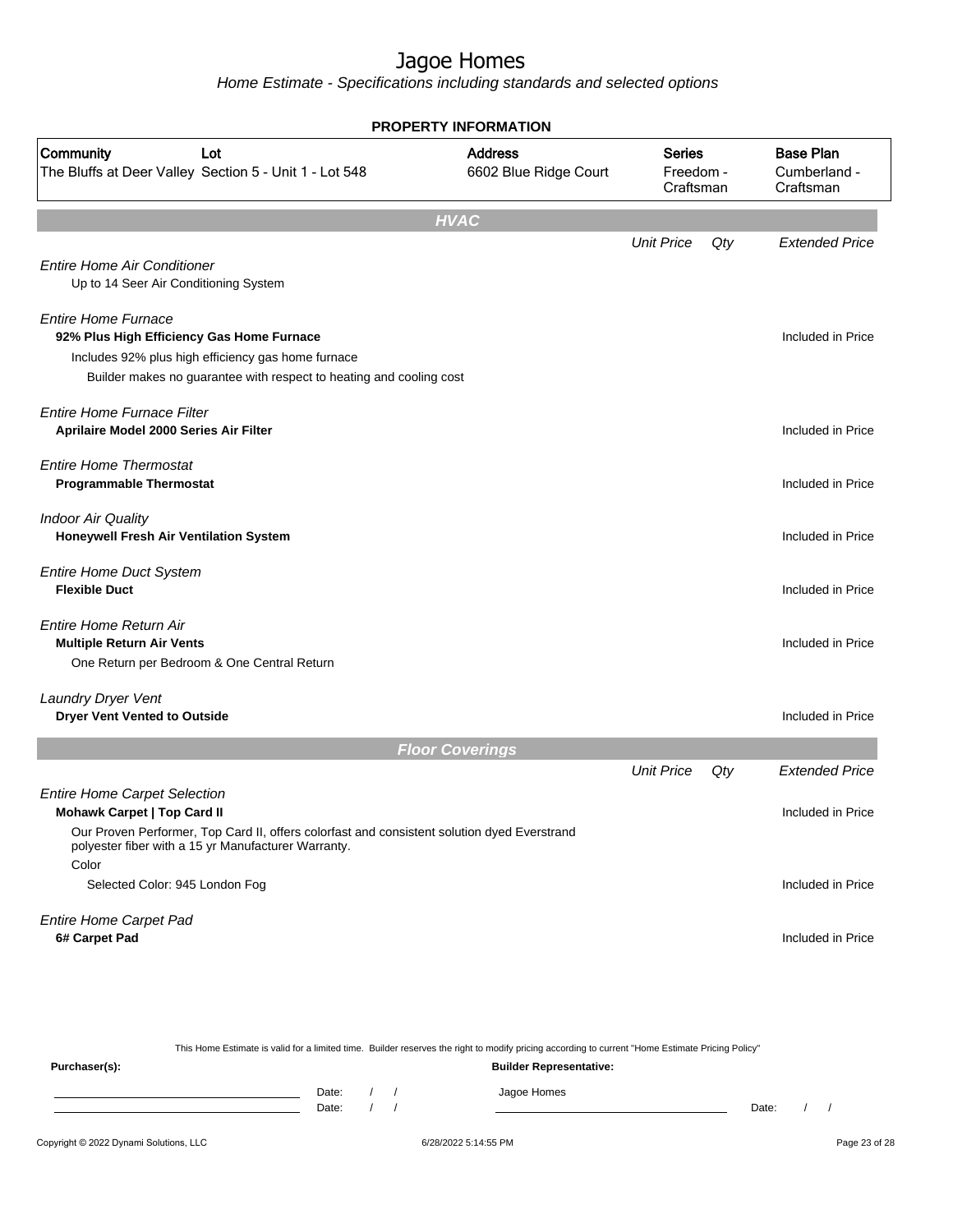Home Estimate - Specifications including standards and selected options

|                                                                                                                                                | <b>PROPERTY INFORMATION</b>             |                                         |     |                                               |
|------------------------------------------------------------------------------------------------------------------------------------------------|-----------------------------------------|-----------------------------------------|-----|-----------------------------------------------|
| Community<br>Lot<br>The Bluffs at Deer Valley Section 5 - Unit 1 - Lot 548                                                                     | <b>Address</b><br>6602 Blue Ridge Court | <b>Series</b><br>Freedom -<br>Craftsman |     | <b>Base Plan</b><br>Cumberland -<br>Craftsman |
|                                                                                                                                                | <b>Floor Coverings</b>                  |                                         |     |                                               |
|                                                                                                                                                |                                         | <b>Unit Price</b>                       | Qty | <b>Extended Price</b>                         |
| <b>Family Room</b>                                                                                                                             |                                         |                                         |     |                                               |
| Luxury Vinyl Plank   Mohawk Arrington                                                                                                          |                                         |                                         |     | \$655.00                                      |
| Mohawk's Arrington offers a water-resistant construction, comfort underfoot, and high<br>resistance to dents and scratches in a hardwood look. |                                         |                                         |     |                                               |
| Color                                                                                                                                          |                                         |                                         |     |                                               |
| Selected Color: Gauntlet Gray AU896                                                                                                            |                                         |                                         |     | Included in Price                             |
| <b>Direction</b>                                                                                                                               |                                         |                                         |     |                                               |
| Selected Direction: Side to Side                                                                                                               |                                         |                                         |     | Included in Price                             |
| Foyer/Foyer Closet(s)<br>Luxury Vinyl Plank   Mohawk Arrington                                                                                 |                                         |                                         |     | Included in Price                             |
| Mohawk's Arrington offers a water-resistant construction, comfort underfoot, and high<br>resistance to dents and scratches in a hardwood look. |                                         |                                         |     |                                               |
| Color                                                                                                                                          |                                         |                                         |     |                                               |
| Selected Color: Gauntlet Gray AU896                                                                                                            |                                         |                                         |     | Included in Price                             |
| <b>Direction</b>                                                                                                                               |                                         |                                         |     |                                               |
| Selected Direction: Side to Side                                                                                                               |                                         |                                         |     | Included in Price                             |
| <b>Owner's Bath Flooring</b>                                                                                                                   |                                         |                                         |     |                                               |
| Luxury Vinyl Plank   Mohawk Arrington                                                                                                          |                                         |                                         |     | Included in Price                             |
| Mohawk's Arrington offers a water-resistant construction, comfort underfoot, and high<br>resistance to dents and scratches in a hardwood look. |                                         |                                         |     |                                               |
| Color                                                                                                                                          |                                         |                                         |     |                                               |
| Selected Color: Gauntlet Gray AU896                                                                                                            |                                         |                                         |     | Included in Price                             |
| Direction                                                                                                                                      |                                         |                                         |     |                                               |
| Selected Direction: Side to Side                                                                                                               |                                         |                                         |     | Included in Price                             |
| Kitchen/Dining Area/Back Hall                                                                                                                  |                                         |                                         |     |                                               |
| Luxury Vinyl Plank   Mohawk Arrington                                                                                                          |                                         |                                         |     | Included in Price                             |
| Mohawk's Arrington offers a water-resistant construction, comfort underfoot, and high<br>resistance to dents and scratches in a hardwood look. |                                         |                                         |     |                                               |
| Color                                                                                                                                          |                                         |                                         |     |                                               |
| Selected Color: Gauntlet Gray AU896                                                                                                            |                                         |                                         |     | Included in Price                             |
| Direction                                                                                                                                      |                                         |                                         |     |                                               |
| Selected Direction: Side to Side                                                                                                               |                                         |                                         |     | Included in Price                             |
|                                                                                                                                                |                                         |                                         |     |                                               |

This Home Estimate is valid for a limited time. Builder reserves the right to modify pricing according to current "Home Estimate Pricing Policy"

**Purchaser(s): Builder Representative:** Date: / / Jagoe Homes<br>Date: / / Jagoe Homes Date: / / **Date: / / 2006** Date: / / / Date: / / /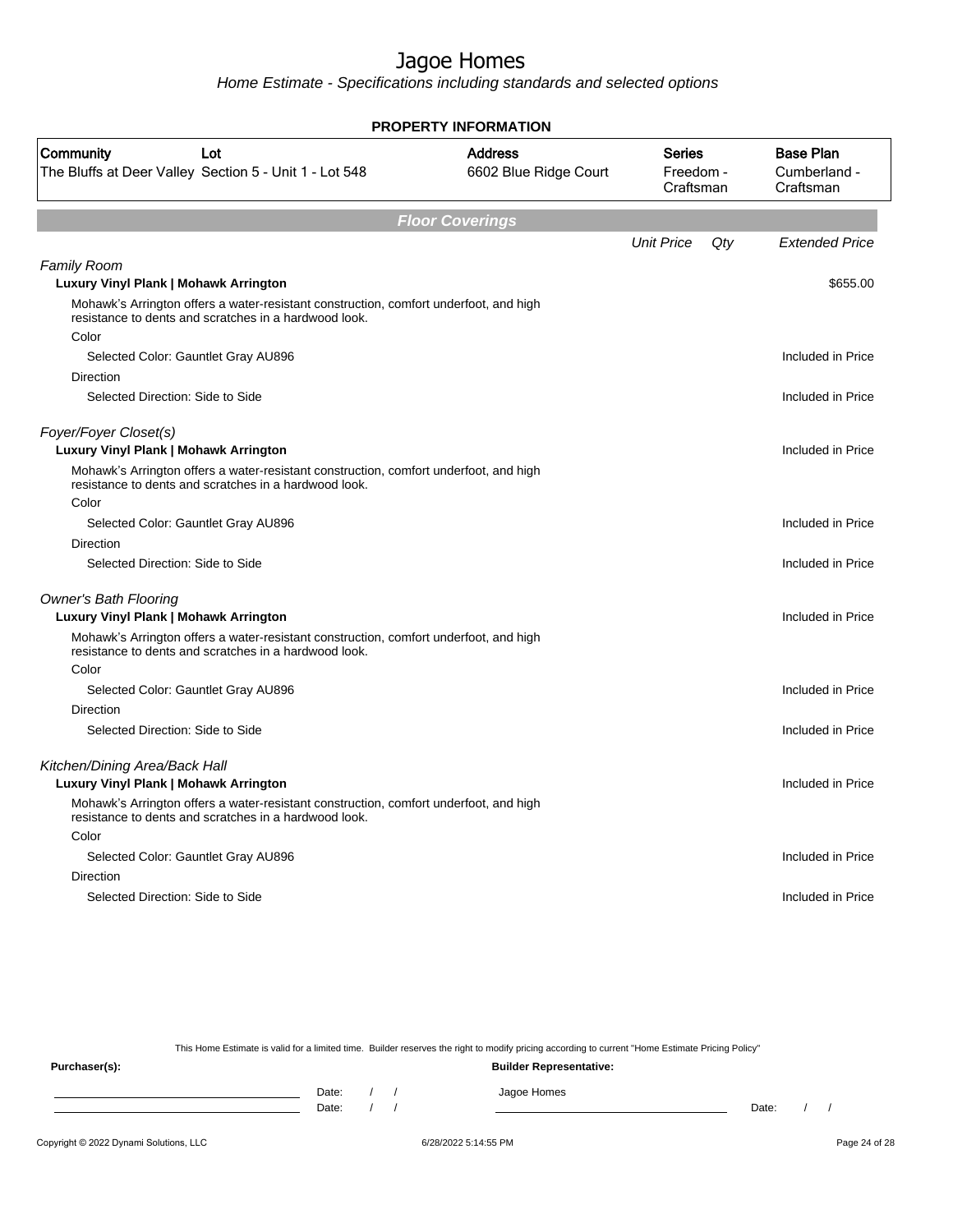Home Estimate - Specifications including standards and selected options

|                                                                                                                                                         | <b>PROPERTY INFORMATION</b>             |                                         |     |                                               |
|---------------------------------------------------------------------------------------------------------------------------------------------------------|-----------------------------------------|-----------------------------------------|-----|-----------------------------------------------|
| Community<br>Lot<br>The Bluffs at Deer Valley Section 5 - Unit 1 - Lot 548                                                                              | <b>Address</b><br>6602 Blue Ridge Court | <b>Series</b><br>Freedom -<br>Craftsman |     | <b>Base Plan</b><br>Cumberland -<br>Craftsman |
|                                                                                                                                                         | <b>Floor Coverings</b>                  |                                         |     |                                               |
|                                                                                                                                                         |                                         | <b>Unit Price</b>                       | Qty | <b>Extended Price</b>                         |
| <b>Bath 2 Flooring</b>                                                                                                                                  |                                         |                                         |     |                                               |
| Luxury Vinyl Plank   Mohawk Arrington                                                                                                                   |                                         |                                         |     | Included in Price                             |
| Mohawk's Arrington offers a water-resistant construction, comfort underfoot, and high<br>resistance to dents and scratches in a hardwood look.<br>Color |                                         |                                         |     |                                               |
| Selected Color: Gauntlet Gray AU896                                                                                                                     |                                         |                                         |     | Included in Price                             |
| Direction                                                                                                                                               |                                         |                                         |     |                                               |
| Selected Direction: Side to Side                                                                                                                        |                                         |                                         |     | Included in Price                             |
| <b>Powder Room Flooring</b><br>Luxury Vinyl Plank   Mohawk Arrington                                                                                    |                                         |                                         |     | Included in Price                             |
| Mohawk's Arrington offers a water-resistant construction, comfort underfoot, and high<br>resistance to dents and scratches in a hardwood look.          |                                         |                                         |     |                                               |
| Color                                                                                                                                                   |                                         |                                         |     |                                               |
| Selected Color: Gauntlet Gray AU896                                                                                                                     |                                         |                                         |     | Included in Price                             |
| <b>Direction</b>                                                                                                                                        |                                         |                                         |     |                                               |
| Selected Direction: Side to Side                                                                                                                        |                                         |                                         |     | Included in Price                             |
| <b>Laundry Flooring</b><br>Luxury Vinyl Plank   Mohawk Arrington                                                                                        |                                         |                                         |     | Included in Price                             |
| Mohawk's Arrington offers a water-resistant construction, comfort underfoot, and high<br>resistance to dents and scratches in a hardwood look.          |                                         |                                         |     |                                               |
| Color                                                                                                                                                   |                                         |                                         |     |                                               |
| Selected Color: Gauntlet Gray AU896                                                                                                                     |                                         |                                         |     | Included in Price                             |
| <b>Direction</b>                                                                                                                                        |                                         |                                         |     |                                               |
| Selected Direction: Side to Side                                                                                                                        |                                         |                                         |     | Included in Price                             |
|                                                                                                                                                         | <b>Shelving</b>                         |                                         |     |                                               |
|                                                                                                                                                         |                                         | <b>Unit Price</b>                       | Qty | <b>Extended Price</b>                         |
| <b>Owner's Closet Shelf &amp; Rod</b>                                                                                                                   |                                         |                                         |     |                                               |
| Closet Shelf 12" Shelf & Rod - 2 Runs Width of Closet - Supported 2'0" O.C. Vented                                                                      |                                         |                                         |     | Included in Price                             |
| Long Garment Hanging                                                                                                                                    |                                         |                                         |     |                                               |
| Selected Long Garment Hanging: None                                                                                                                     |                                         |                                         |     | Included in Price                             |
| <b>Standard Hanging</b>                                                                                                                                 |                                         |                                         |     |                                               |
| Selected Standard Hanging: Standard Hanging (42" & 84")                                                                                                 |                                         |                                         |     | Included in Price                             |

This Home Estimate is valid for a limited time. Builder reserves the right to modify pricing according to current "Home Estimate Pricing Policy"

**Purchaser(s): Builder Representative:** Date: / / Jagoe Homes<br>Date: / / Jagoe Homes Date: / / Date: / /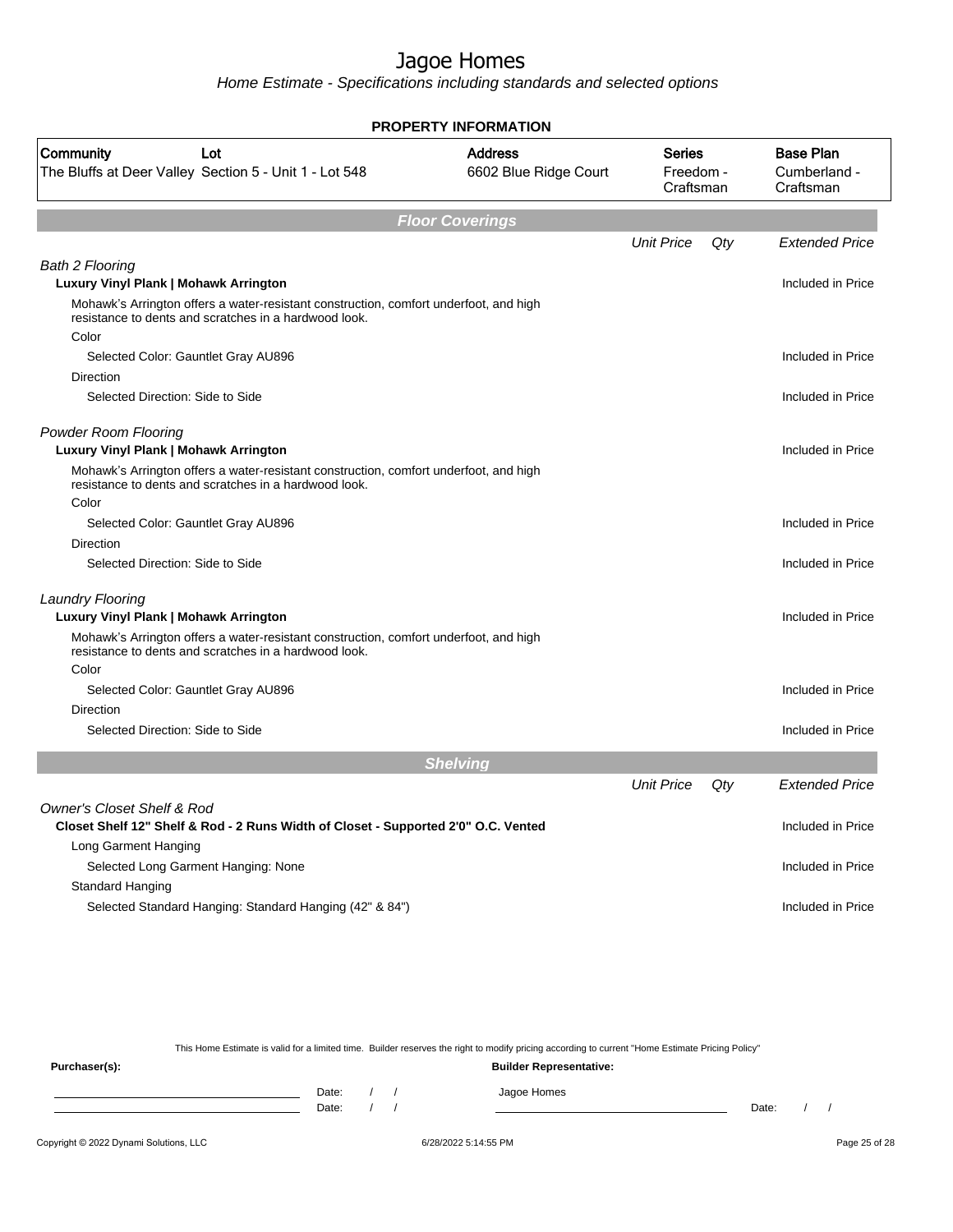|                                                                                                                                                                   | <b>PROPERTY INFORMATION</b>             |                                         |     |                                               |
|-------------------------------------------------------------------------------------------------------------------------------------------------------------------|-----------------------------------------|-----------------------------------------|-----|-----------------------------------------------|
| Community<br>Lot<br>The Bluffs at Deer Valley Section 5 - Unit 1 - Lot 548                                                                                        | <b>Address</b><br>6602 Blue Ridge Court | <b>Series</b><br>Freedom -<br>Craftsman |     | <b>Base Plan</b><br>Cumberland -<br>Craftsman |
|                                                                                                                                                                   | <b>Shelving</b>                         |                                         |     |                                               |
|                                                                                                                                                                   |                                         | <b>Unit Price</b>                       | Qty | <b>Extended Price</b>                         |
| Bedroom 2 Closet Shelf & Rod<br>Closet Shelf 12" Shelf & Rod - 2 Runs Width of Closet - Supported 2'0" O.C. Vented                                                |                                         |                                         |     | Included in Price                             |
| Long Garment Hanging<br>Selected Long Garment Hanging: None<br><b>Standard Hanging</b>                                                                            |                                         |                                         |     | Included in Price                             |
| Selected Standard Hanging: Standard Hanging (42" & 84")                                                                                                           |                                         |                                         |     | Included in Price                             |
| Bedroom 3 Closet Shelf & Rod<br>Closet Shelf 12" Shelf & Rod - 2 Runs Width of Closet - Supported 2'0" O.C. Vented<br>Long Garment Hanging                        |                                         |                                         |     | Included in Price                             |
| Selected Long Garment Hanging: None<br><b>Standard Hanging</b>                                                                                                    |                                         |                                         |     | Included in Price                             |
| Selected Standard Hanging: Standard Hanging (42" & 84")                                                                                                           |                                         |                                         |     | Included in Price                             |
| Bedroom 4 Closet Shelf & Rod<br>Closet Shelf 12" Shelf & Rod - 2 Runs Width of Closet - Supported 2'0" O.C. Vented<br>Long Garment Hanging                        |                                         |                                         |     | Included in Price                             |
| Selected Long Garment Hanging: None<br>Standard Hanging                                                                                                           |                                         |                                         |     | Included in Price                             |
| Selected Standard Hanging: Standard Hanging (42" & 84")                                                                                                           |                                         |                                         |     | Included in Price                             |
| <b>Entire Home Storage Shelf</b><br>Storage Shelf 12" and 16" deep- Vented (per plan)                                                                             |                                         |                                         |     | Included in Price                             |
|                                                                                                                                                                   | <b>Foundations</b>                      |                                         |     |                                               |
|                                                                                                                                                                   |                                         | <b>Unit Price</b>                       | Qty | <b>Extended Price</b>                         |
| <b>Entire Home Footing Size</b><br>19" Wide x 8" Deep, 3000 psi,                                                                                                  |                                         |                                         |     | Included in Price                             |
|                                                                                                                                                                   | <b>Framing</b>                          |                                         |     |                                               |
|                                                                                                                                                                   |                                         | <b>Unit Price</b>                       | Qty | Extended Price                                |
| Entire Home 2 x 4 Wall Studs<br>Studs 2 x 4 @ 16" oc, SPF Grade                                                                                                   |                                         |                                         |     | Included in Price                             |
| Entire Home 2 x 6 Wall Studs<br>Studs 2 x 6 @ 24" oc, SPF Grade (Per Plan)                                                                                        |                                         |                                         |     | Included in Price                             |
| <b>Entire Home Exterior Wall Sheathing</b><br>Exterior Wall Sheathing (7/16" OSB &/or 1/2" Styrofoam)                                                             |                                         |                                         |     | Included in Price                             |
| This Home Estimate is valid for a limited time. Builder reserves the right to modify pricing according to current "Home Estimate Pricing Policy"<br>Purchaser(s): | <b>Builder Representative:</b>          |                                         |     |                                               |
| Date:<br>$\sqrt{2}$<br>$\sqrt{ }$                                                                                                                                 | Jagoe Homes                             |                                         |     |                                               |
| $\frac{1}{2}$<br>Date:                                                                                                                                            |                                         |                                         |     | $\sqrt{ }$<br>Date:                           |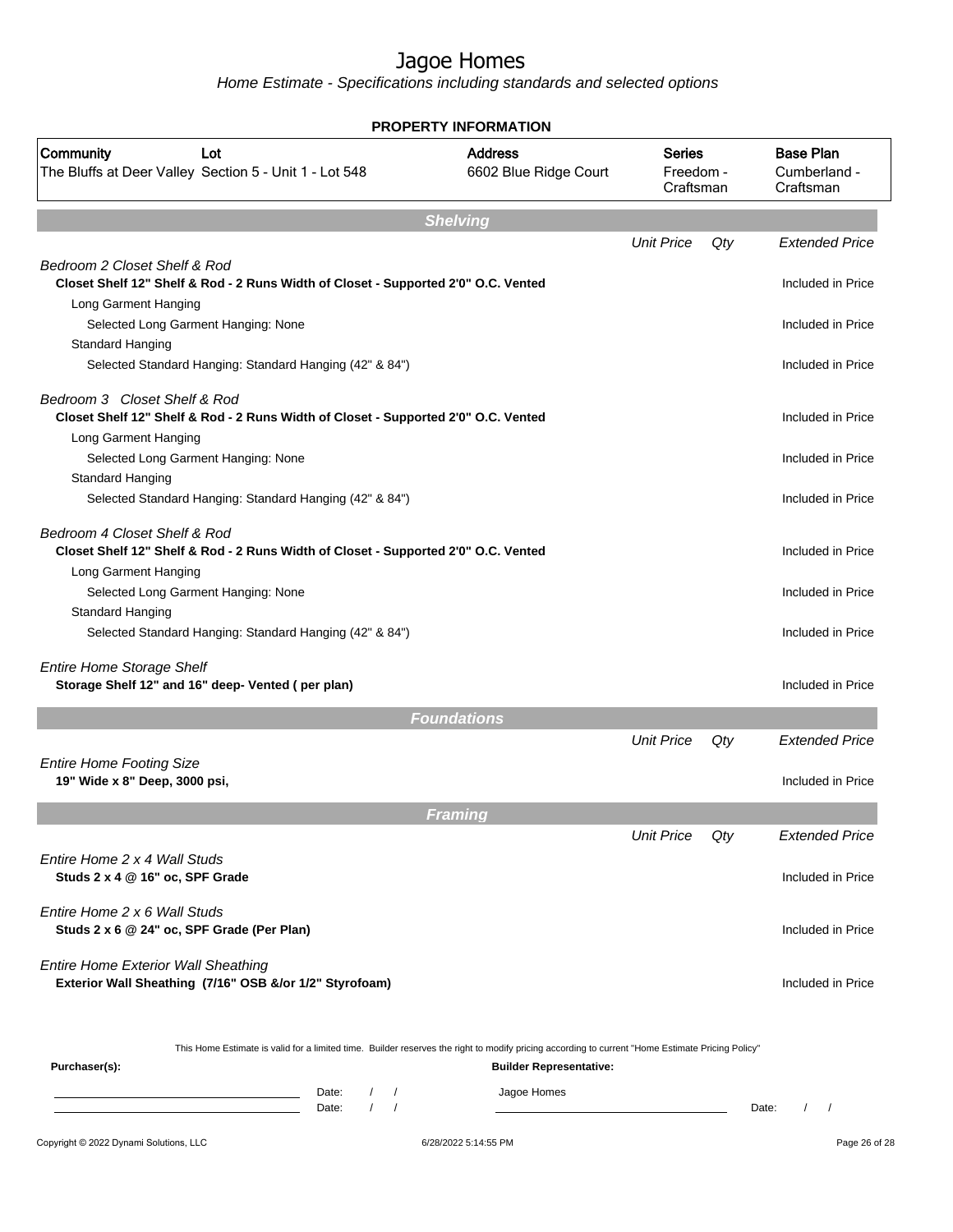|                                                                                                                           |                                          | <b>PROPERTY INFORMATION</b>   |                                                                                                                                                                                    |                                         |     |                                               |  |  |  |  |
|---------------------------------------------------------------------------------------------------------------------------|------------------------------------------|-------------------------------|------------------------------------------------------------------------------------------------------------------------------------------------------------------------------------|-----------------------------------------|-----|-----------------------------------------------|--|--|--|--|
| Community<br>Lot<br>The Bluffs at Deer Valley Section 5 - Unit 1 - Lot 548                                                |                                          |                               | <b>Address</b><br>6602 Blue Ridge Court                                                                                                                                            | <b>Series</b><br>Freedom -<br>Craftsman |     | <b>Base Plan</b><br>Cumberland -<br>Craftsman |  |  |  |  |
| <b>Framing</b>                                                                                                            |                                          |                               |                                                                                                                                                                                    |                                         |     |                                               |  |  |  |  |
|                                                                                                                           |                                          |                               |                                                                                                                                                                                    | <b>Unit Price</b>                       | Qty | <b>Extended Price</b>                         |  |  |  |  |
| Entire Home Exterior Wall House Wrap<br><b>Exterior Wall Covering House Wrap</b>                                          |                                          |                               |                                                                                                                                                                                    |                                         |     | Included in Price                             |  |  |  |  |
| <b>Entire Home Foundation Plates</b><br>Foundation Plates treated yellow pine                                             |                                          |                               |                                                                                                                                                                                    |                                         |     | Included in Price                             |  |  |  |  |
| Entire Home - Sub Floor (Where Applicable)<br>Sub Floor 3/4" OSB T&G, glued & screwed or nailed                           |                                          |                               |                                                                                                                                                                                    |                                         |     | Included in Price                             |  |  |  |  |
| Main Level Ceiling Heights<br>Interior Flat Ceiling Height 9'0"                                                           |                                          |                               |                                                                                                                                                                                    |                                         |     | Included in Price                             |  |  |  |  |
| Certain ceiling heights may vary.                                                                                         |                                          |                               |                                                                                                                                                                                    |                                         |     |                                               |  |  |  |  |
| Per Plan Roof Trusses<br><b>Roof Trusses</b>                                                                              |                                          |                               |                                                                                                                                                                                    |                                         |     | Included in Price                             |  |  |  |  |
| <b>Roof Sheathing</b><br>Roof Sheathing 7/16" OSB                                                                         |                                          |                               |                                                                                                                                                                                    |                                         |     | Included in Price                             |  |  |  |  |
| 2nd Level Ceiling Heights<br>Interior Flat Ceiling Height 8'0"<br>Certain ceiling heights may vary.                       |                                          |                               |                                                                                                                                                                                    |                                         |     | Included in Price                             |  |  |  |  |
| 2nd Floor Floor System<br>14" I-Joists (Spacing per Mfg)                                                                  |                                          |                               |                                                                                                                                                                                    |                                         |     | Included in Price                             |  |  |  |  |
|                                                                                                                           |                                          | <b>Landscaping &amp; Yard</b> |                                                                                                                                                                                    |                                         |     |                                               |  |  |  |  |
|                                                                                                                           |                                          |                               |                                                                                                                                                                                    | <b>Unit Price</b>                       | Qty | <b>Extended Price</b>                         |  |  |  |  |
| <b>Exterior Lawn Sod</b><br>Sod All of Yard, Fescue & Bluegrass (Excludes Areas with Brush & Trees & Retention<br>Basins) |                                          |                               |                                                                                                                                                                                    |                                         |     | Included in Price                             |  |  |  |  |
| Shrubs & Trees<br>Shrubs & Trees 5/18" shrubs, 3/3' upright shrubs, 1 tree and landscape mulch                            |                                          |                               |                                                                                                                                                                                    |                                         |     | Included in Price                             |  |  |  |  |
|                                                                                                                           |                                          | <b>Ventilation</b>            |                                                                                                                                                                                    |                                         |     |                                               |  |  |  |  |
| <b>Bath Vent Fans</b>                                                                                                     |                                          |                               |                                                                                                                                                                                    | <b>Unit Price</b>                       | Qty | <b>Extended Price</b>                         |  |  |  |  |
| <b>Bath Fans Vented to Exterior</b>                                                                                       |                                          |                               |                                                                                                                                                                                    |                                         |     | Included in Price                             |  |  |  |  |
| Purchaser(s):                                                                                                             |                                          |                               | This Home Estimate is valid for a limited time. Builder reserves the right to modify pricing according to current "Home Estimate Pricing Policy"<br><b>Builder Representative:</b> |                                         |     |                                               |  |  |  |  |
| the control of the control of the control of                                                                              | Date:<br>$\sqrt{2}$<br>$\prime$<br>Date: | $\prime$<br>$\prime$          | Jagoe Homes                                                                                                                                                                        |                                         |     | Date:<br>$\prime$<br>$\prime$                 |  |  |  |  |
| Copyright © 2022 Dynami Solutions, LLC                                                                                    |                                          | 6/28/2022 5:14:55 PM          |                                                                                                                                                                                    |                                         |     | Page 27 of 28                                 |  |  |  |  |